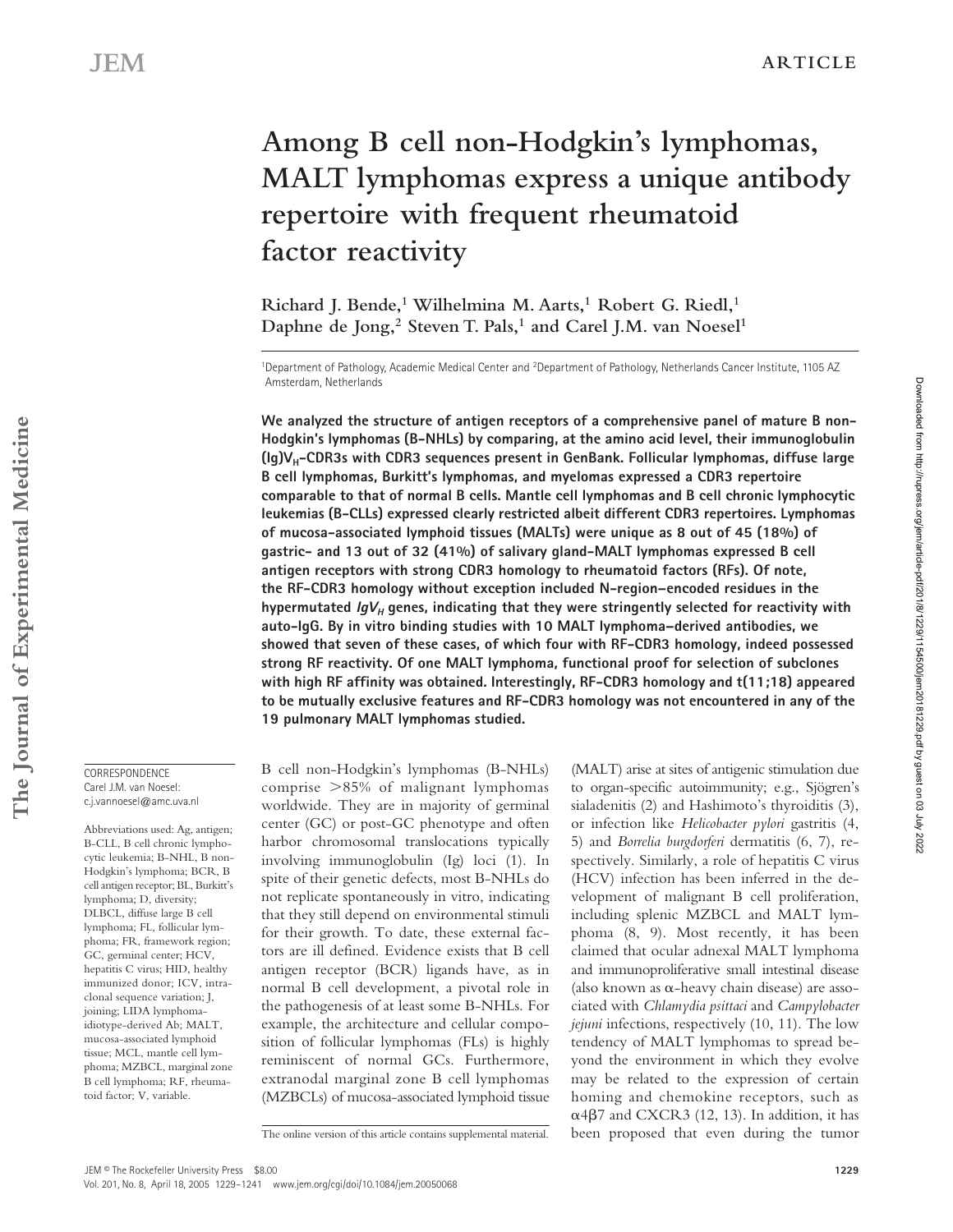stage, antigen (Ag) plays a growth-sustaining role. This notion is strongly supported by the observation that a proportion of low grade gastric MALT lymphomas (14, 15) and skin MZBCLs (7) are curable by bacterial eradication alone, while interferon  $\alpha$ -2b treatment can cause regression of HCV-associated MZBCLs (16, 17).

Analysis of the Ig variable (*IgV*) genes supported the concept of Ag-driven lymphomagenesis in FL and MALT lymphoma. The IgV heavy  $(IgV_H)$  and IgV light  $(IgV_I)$  chain genes of these malignancies are heavily mutated, compatible with a GC or post-GC derivation (18–22). The mutation patterns unequivocally indicate that Ag-based selection occurs at some stage of their development; despite high mutation loads, the overall structure of the Ig is generally being preserved in these lymphomas often during years of disease. Apparently, selective forces prevent the outgrowth of BCR lymphoma mutants.

Although many studies on FL and MALT lymphomas allude to a role for Ag in the pathogenesis of these lymphomas, only sporadic data exist on the exact ligands that these B cell neoplasms might recognize. Although the obvious

candidate ligand for gastric MALT lymphoma was *H. pylori,* in vitro cultures revealed that the tumor B cells were not directly stimulated by *H. pylori*, but indirectly by CD40/ CD40L-mediated help of intratumoral, *H. pylori*–specific T cells (23). Hussell et al. (24) and Greiner et al. (25) observed reactivity of MALT lymphoma–derived Abs with follicular DCs (FDCs), various epithelia, or postcapillary venules of Peyer's patches, but no specific Ags were molecularly defined. It is well documented that a significant proportion of B cell chronic lymphocytic leukemias (B-CLLs) express Ig (poly) reactive with a diversity of autoantigens (26–31). In contrast, with other B-NHL entities, autoreactivity has only sporadically been reported (32–34). Finally, viral antigens of HTLV-I and HCV have been implicated as BCR ligands of individual cases of B-CLL (35) and diffuse large B cell lymphoma (DLBCL; reference 36), respectively.

To address the issue of antigen-receptor specificity of B-NHL, we performed a systematic analysis of the antigen binding sites of 132 extranodal MZBCL (24 from our laboratory and 108 from literature) and, for comparison, from a comprehensive panel of 478 other B-NHL. We provide ev-

|  |  |  | Table I. Clinical presentation, immunohistochemistry, and genetics of 24 MALT lymphomas |  |  |  |
|--|--|--|-----------------------------------------------------------------------------------------|--|--|--|
|--|--|--|-----------------------------------------------------------------------------------------|--|--|--|

|                  |              |     |                  |                         |            | Immunohistochemistry |                   |                      | <b>PCR</b>        |
|------------------|--------------|-----|------------------|-------------------------|------------|----------------------|-------------------|----------------------|-------------------|
| Patient          | Sex          | Age | Location         | Clinical presentation   | lg isotype | Light chain          | CXCR3             | $\alpha$ 4 $\beta$ 7 | t(11;18)          |
| M <sub>4</sub>   | f            | 60  | thyroid gland    | Hashimoto's thyroiditis | <b>NC</b>  | к                    |                   |                      |                   |
| M <sub>5</sub>   | f            | 64  | parotid gland    | Sjögren's syndrome      | <b>IgM</b> | к                    | $\! + \!\!\!\!$   |                      |                   |
| M6'95            | f            | 55  | stomach          | qastritis               | <b>ND</b>  | к                    | $^{+}$            | $^{+}$               |                   |
| M6'96            | $\mathsf{f}$ | 56  | stomach          | qastritis               | lgM        | к                    | $^{+}$            |                      | <b>ND</b>         |
| M <sub>8</sub>   | m            | 44  | parotid gland    | unknown                 | lqM        | к                    | $\qquad \qquad -$ | $^{+}$               | $\qquad \qquad -$ |
| M <sub>9</sub>   | f            | 58  | tonsil           | unknown                 | lgM        | к                    |                   | $^{+}$               |                   |
| M11              | m            | 38  | parotid gland    | unknown                 | lgM        | к                    | $^{+}$            | $\! + \!\!\!\!$      | $\qquad \qquad -$ |
| M13              | m            | 63  | ileum            | unknown                 | <b>NC</b>  | <b>NC</b>            | $\! + \!\!\!\!$   |                      | $\qquad \qquad -$ |
| M14              | $\mathsf{f}$ | 70  | parotid gland    | Sjögren's syndrome      | lgA        | к                    | $^{+}$            | $^{+}$               |                   |
| M <sub>15</sub>  | f            | 45  | lacrymal gland   | Sjögren's syndrome      | lgA        | к                    | $^{+}$            | $^{+}$               |                   |
| M19              | $\mathsf{f}$ | 74  | lung             | unknown                 | lgM        | λ                    | $\! + \!\!\!\!$   | $^{+}$               | $\! + \!\!\!\!$   |
| M20              | m            | 39  | lung             | unknown                 | IgM/IgA    | λ                    | $\! + \!\!\!\!$   | $^{+}$               | $\! + \!\!\!\!$   |
| M <sub>21</sub>  | f            | 64  | parotid gland    | Sjögren's syndrome      | <b>IgM</b> | к                    | $\! + \!\!\!\!$   |                      |                   |
| M22 <sup>a</sup> | m            | 71  | groin lymph node | unknown                 | lgA        | κ                    | $^{+}$            | $^{+}$               |                   |
| M23              | m            | 52  | lung             | unknown                 | IgG        | к                    |                   | $^{+}$               | $\! + \!\!\!\!$   |
| M30              | $\mathsf{f}$ | 60  | stomach          | qastritis               | <b>NC</b>  | к                    | <b>ND</b>         | <b>ND</b>            |                   |
| M41              | f            | 55  | stomach          | qastritis               | <b>ND</b>  | <b>ND</b>            | <b>ND</b>         | <b>ND</b>            |                   |
| M45              | m            | 81  | stomach          | qastritis               | <b>ND</b>  | <b>ND</b>            | <b>ND</b>         | <b>ND</b>            |                   |
| M46              | m            | 65  | stomach          | qastritis               | <b>ND</b>  | <b>ND</b>            | <b>ND</b>         | <b>ND</b>            |                   |
| M <sub>55</sub>  | m            | 41  | lung             | unknown                 | <b>ND</b>  | <b>ND</b>            | <b>ND</b>         | <b>ND</b>            |                   |
| M56              | m            | 78  | stomach          | qastritis               | lgM        | κ                    | $^{+}$            | $^{+}$               | $^{+}$            |
| M <sub>57</sub>  | m            | 81  | stomach          | qastritis               | lqM        | к                    | $^{+}$            | $^{+}$               | $^{+}$            |
| M <sub>58</sub>  | m            | 74  | stomach          | qastritis               | <b>IgM</b> | <b>NC</b>            | $\! + \!\!\!\!$   | $^{+}$               | $^{+}$            |
| M60              | m            | 71  | stomach          | gastritis               | lqM        | λ                    | $\! + \!\!\!\!$   | $^{+}$               | $\! + \!\!\!\!$   |
| M61              | m            | 38  | stomach          | gastritis               | <b>IgM</b> | λ                    | $\! + \!\!\!\!$   |                      | $^{+}$            |

a Initially located in salivary gland.

NC, not clear.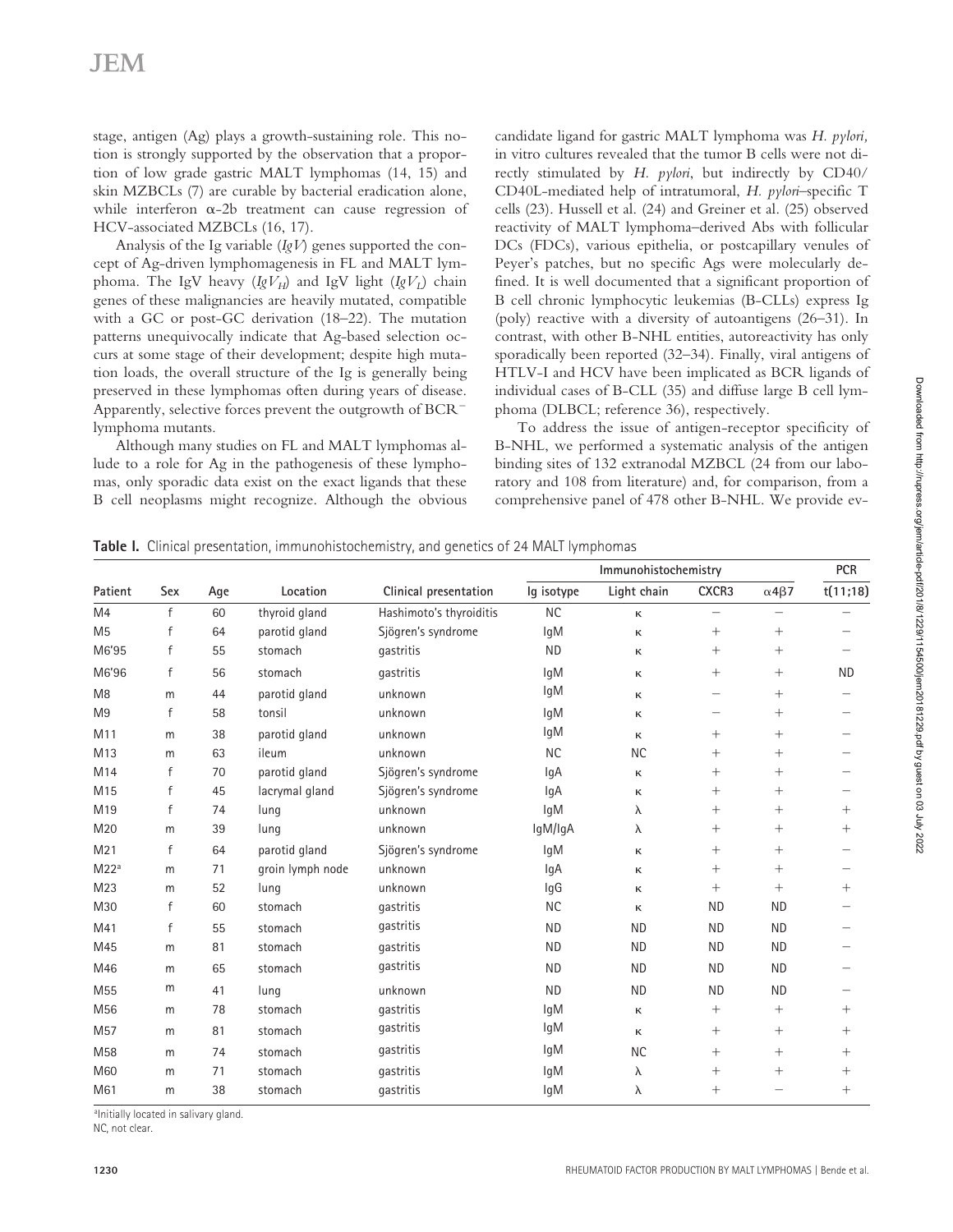idence that among the various B cell neoplasms, gastric- and salivary gland-MALT lymphomas express a distinctive Ig repertoire and frequently originate from precursor B cells clonally selected for auto-IgG binding capacity. The fact that B-NHL entities express qualitatively different Igs points toward different roles of the BCRs in their pathogenesis.

### **RESULTS**

## IgV<sub>H</sub> and IgV<sub>I</sub> sequence analysis of MALT lymphomas

A panel of 24 MALT lymphomas was analyzed (Table I). All lymphomas were  $CD20<sup>+</sup>$  and virtually all expressed the chemokine receptor CXCR3 and the mucosal homing integrin -47. The pulmonary lymphomas *M19, M20,* and *M23* and the gastric lymphomas *M56, M57, M58, M60,* and *M61* carried the t(11;18), involving the *API2* and *MALT1* genes (Table I). Except for  $M60$ , all  $IgV_H$  and  $IgV_K$  genes analyzed were somatically mutated with means of 21 (range 0–68) and 18 mutations (range 1–58) per IgV gene, respectively (Tables II and III). Of *M6,* biopsies were available of two time points spanning a 9 mo interval. At relapse (*M696*), 15 somatic mutations were found in the expressed V3-7  $IgV_H$  gene while at presentation (*M695*) an additional replacement mutation in codon 13 had been present (Table II). Immunohistochemistry (Table I) and RT-PCR (Table II) indicated that the lung lymphoma *M20* contained both IgM- and IgA-expressing tumor cells. The IgM- and the IgA-related  $IgV_H$  sequences were identical and contained 5 mutations (Table II). In 17 of the 24 lymphomas  $(71\%)$ , the replacement versus silent  $(R/S)$ mutation ratios in the framework regions (FRs) of the  $IgV_H$ genes, were significantly  $\leq 1.5$ , implying that, in spite of the high mutation frequencies, selective forces had preserved the BCR in these lymphomas (unpublished data). Intraclonal variation (ICV) was determined for 16  $IgV_H$  genes and for 8  $IgV\kappa$  genes (18). In 10 out of the 16 (63%) MALT lympho-

**Table II.** Immunoglobulin variable heavy chain genes of 24 MALT lymphomas

| Patient         | lg isotype<br>(RT-PCR) | <b>VH</b> family | Closest VH<br>germline gene | No. of mutations (%)  | D gene    | JH gene          | Intraclonal variation <sup>a</sup> |
|-----------------|------------------------|------------------|-----------------------------|-----------------------|-----------|------------------|------------------------------------|
| M4              | $\gamma$               | VH <sub>3</sub>  | V3-23 (DP47)                | 68 (23)               | <b>NA</b> | JH4b             | 0.8(5)                             |
| M <sub>5</sub>  | μ                      | VH <sub>3</sub>  | $V3-7$ (DP54)               | 17(5.8)               | $D3-3$    | JH3b             | 0.8(5)                             |
| M6'95           | μ                      | VH <sub>3</sub>  | $V3 - 7$ (DP54)             | 16(5.4)               | D3-22     | JH3b             | <b>ND</b>                          |
| M6'96           | μ                      | VH <sub>3</sub>  | $V3-7$ (DP54)               | 15(5.1)               | D3-22     | JH3b             | 1.0(5)                             |
| M <sub>8</sub>  | $\mu, \delta^b$        | VH <sub>3</sub>  | V3-30 (DP49)                | 26(8.8)               | D5-24     | JH <sub>5</sub>  | <b>ND</b>                          |
| M <sub>9</sub>  | $\mu, \delta^b$        | VH <sub>1</sub>  | V1-69 (DP10)                | 8(2.7)                | <b>NA</b> | JH4b             | <b>ND</b>                          |
| M11             | μ                      | VH <sub>1</sub>  | V1-69 (DP10)                | 11(3.7)               | $D6-13$   | JH4b             | 3.0(7)                             |
| M13             | μ                      | VH4              | V4-31 (DP65)                | 14(4.7)               | $D5-24$   | JH4              | 1.8(5)                             |
| M14             | $\alpha$               | VH <sub>3</sub>  | V3-23 (DP47)                | 43 (15.0)             | <b>NA</b> | JH <sub>6</sub>  | 2.3(6)                             |
| M <sub>15</sub> | $\alpha$               | VH <sub>1</sub>  | $V1-18$ (DP14)              | 46 (16.0)             | <b>NA</b> | JH4b             | $<$ 0.4 (5)                        |
| M19             | $\mu, \delta^b$        | VH <sub>3</sub>  | $V3-53$                     | 29 (10.0)             | <b>NA</b> | JH4b             | <b>ND</b>                          |
| M20             | $\mu, \alpha$          | VH4              | V4-30.4 (DP78)              | 5(1.7)                | <b>NA</b> | JH3b             | <b>ND</b>                          |
| M <sub>21</sub> | $\mu, \delta^b$        | VH <sub>3</sub>  | V3-23 (DP47)                | 23(7.8)               | $D2-2$    | JH4b             | 0.7(11)                            |
| M22             | $\alpha$               | VH <sub>1</sub>  | V1-69 (DP88)                | 14(4.8)               | D4-17     | JH4b             | $<$ 0.4 (15)                       |
| M23             | $\gamma$               | VH <sub>1</sub>  | V1-69 (DP88)                | 7(2.4)                | <b>NA</b> | JH4b             | $<$ 0.4 (7)                        |
| M30             | $\gamma$               | VH <sub>2</sub>  | $V2-5$ (VII-5)              | 33(11.1)              | <b>NA</b> | JH <sub>1</sub>  | 0.7(7)                             |
| M41             | <b>ND</b>              | VH <sub>1</sub>  | V1-69 (DP10)                | 19(6.5)               | D3-22     | JH4b             | $<$ 0.4 $(7)^c$                    |
| M45             | <b>ND</b>              | VH <sub>1</sub>  | $V1-3$ (DP25)               | 22(7.5)               | $D3-10$   | JH4b             | <b>ND</b>                          |
| M46             | <b>ND</b>              | VH <sub>3</sub>  | V3-30/30.5 (DP49)           | 12(4.1)               | $D5-12$   | JH6b             | <b>ND</b>                          |
| M <sub>55</sub> | <b>ND</b>              | VH <sub>3</sub>  | $V3-7$ (DP54)               | 24(8.1)               | D3-22     | JH4b             | <b>ND</b>                          |
| M56             | μ                      | VH <sub>1</sub>  | V1-69 (DP10)                | 7(2.4)                | $D1 - 14$ | JH4b             | $<$ 0.4 (11)                       |
| M57             | μ                      | VH <sub>1</sub>  | $V1-18(DP14)$               | 14(4.8)               | <b>NA</b> | JH6b             | 1.9(9)                             |
| M58             | μ                      | VH <sub>3</sub>  | $V3-53$                     | 23(7.9)               | D3-22     | JH4b             | <b>ND</b>                          |
| M60             | μ                      | VH <sub>1</sub>  | $V1-69$ (DP10)              | 0(0.0)                | $D2-15$   | JH <sub>5b</sub> | $<$ 0.4 (9)                        |
| M61             | μ                      | VH <sub>1</sub>  | $V1-18$ (DP14)              | 19 <sup>d</sup> (6.5) | $D2-15$   | JH4b             | 0.8(4)                             |

a The intraclonal variation is indicated as the mean number of nucleotide differences observed per clone, as compared with the consensus sequence. Numbers in parentheses indicate the number of clones that were sequenced.

bIgD was not detected immunohistochemically.

c M41 contained distinct subclones (Fig. 1).

dM61 had a deletion of the three nucleotides of codon 29.

NA, the germline D gene could not definitely be assigned.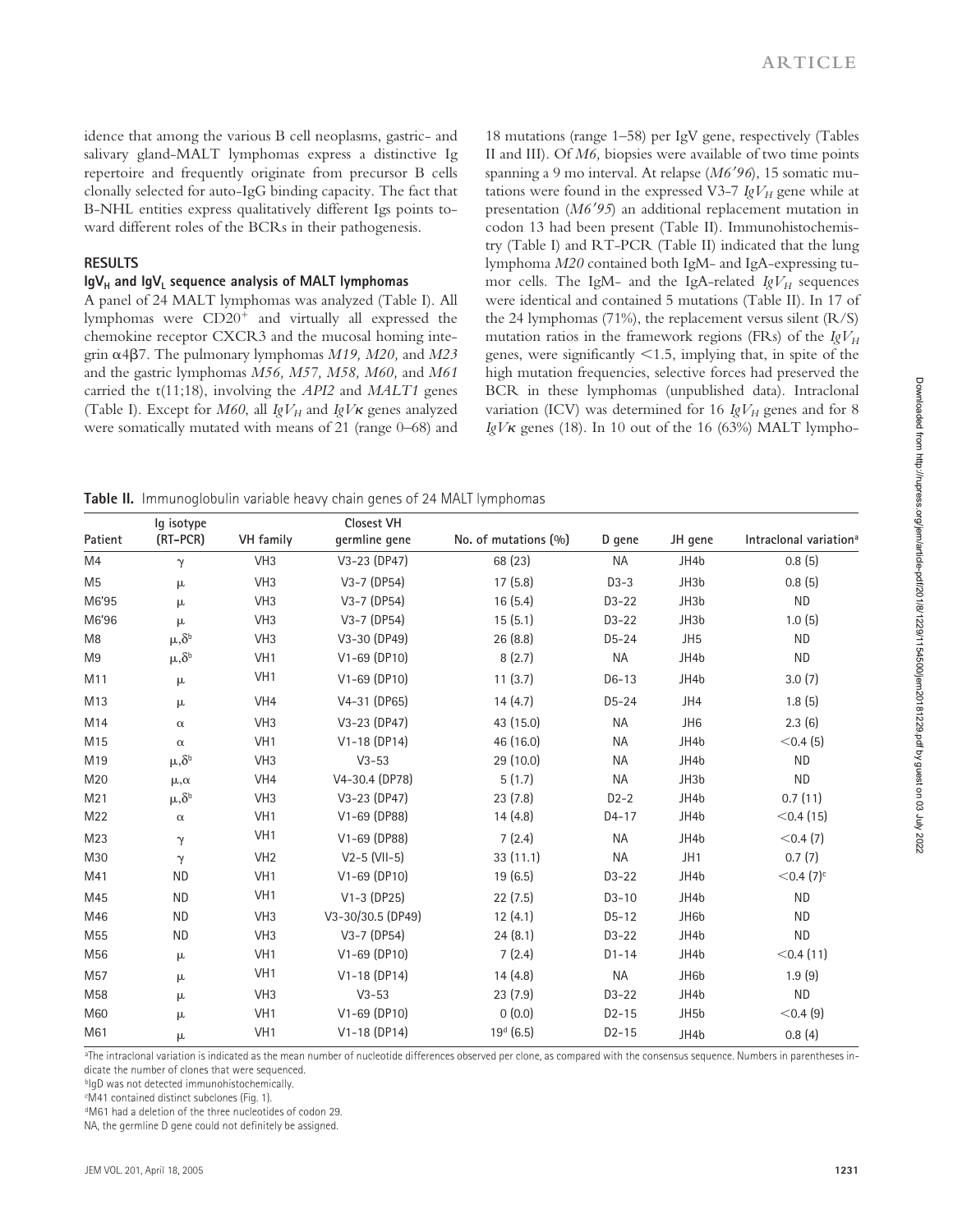|                 | Vк               | Closest V <sub>K</sub>                                  | No. of            | Jκ               | Intraclonal            |
|-----------------|------------------|---------------------------------------------------------|-------------------|------------------|------------------------|
| Patient family  |                  | germline gene                                           | mutations $(\% )$ | qene             | variation <sup>a</sup> |
| M4              | V <sub>K</sub> 1 | L9 $(\text{Ve} + )$                                     | 58 (20.0)         | $J_{\rm K}4$     | 0.5(4)                 |
| M <sub>5</sub>  | V <sub>K</sub> 3 | L <sub>2</sub> (kv <sub>328</sub> , DPK <sub>21</sub> ) | 9(3.2)            | $J_{\rm K}1$     | 1.0(5)                 |
| M6'96           | V <sub>K</sub> 3 | L <sub>2</sub> (kv <sub>328</sub> , DPK <sub>21</sub> ) | 5(1.8)            | $J_{\rm K}1$     | 0.4(5)                 |
| M <sub>8</sub>  | V <sub>K</sub> 1 | 012/02 (DPK9)                                           | 27(9.5)           | J <sub>K</sub> 4 | <b>ND</b>              |
| M <sub>9</sub>  | V <sub>K</sub> 3 | A27 (kv325, DPK22)                                      | 2(0.69)           | $J_{\rm K}1$     | ND.                    |
| M11             | V <sub>K</sub> 3 | A27 (kv325, DPK22)                                      | 1(0.35)           | $J_{\rm K}1$     | 1.5(6)                 |
| M <sub>14</sub> | V <sub>K</sub> 2 | A19/A3 (DPK15)                                          | 51 (17.0)         | $J_{\rm K}4$     | 1.2(6)                 |
| M <sub>15</sub> | V <sub>K</sub> 4 | B3 (DPK24)                                              | 17(5.6)           | $J_{\rm K}4$     | 9.3(6)                 |
| M <sub>21</sub> | V <sub>K</sub> 3 | A27 (kv325, DPK22)                                      | 13(4.5)           | $J_{\rm K}1$     | 0.5(4)                 |
| M22             | V <sub>K</sub> 3 | A27 (kv325, DPK22)                                      | 6(2.1)            | $J_{\rm K}$ 2    | <b>ND</b>              |
| M <sub>23</sub> | Vĸ1              | 012/02 (DPK9)                                           | 6(2.1)            | $J_{\rm K}1$     | 0.8(8)                 |
|                 |                  |                                                         |                   |                  |                        |

Table III. Immunoglobulin variable light chain **K** genes of the MALT lymphomas

a The intraclonal variation is indicated as the mean number of nucleotide differences observed per clone, as compared to the consensus sequence. Numbers in parentheses indicate the number of clones that were sequenced.

mas, significant ICV was found in *IgV<sub>H</sub>* (Table II). Except for *M6*, all lymphomas with ICV in  $IgV_H$  genes also displayed ICV in the  $IgV\kappa$  genes, generally of a lower degree (Table

III). In  $M15$ , lacking ICV in the  $IgV_H$  gene, an exceptionally high degree of ICV was observed in its *IgV* K gene (Tables II and III). Interestingly, *M41* appeared a somatically diversified, V1-69/D3-22/JH4b-expressing lymphoma, harboring distinct subclones (*M41-A, B, C, and D*) with 19, 19, 20, and 2 mutations, respectively (Fig. 1).

## IgV<sub>H</sub>-CDR3 amino acid sequences of MALT lymphomas **and splenic MZBCL**

We compared the  $IgV_H$ -CDR3 amino acid (aa) sequences of our panel of MALT lymphomas to  $IgV_H$ -CDR3 aa sequences present on GenBank using the NCBI Protein-BLAST program with the option "search for short nearly exact matches" (BLASTP 2.2.6; reference 37). CDR3 regions consisting of at least 7 aa (all except *M20*) were analyzed (Table IV). A CDR3 sequence was considered to be homologous to previously reported CDR3 sequences on GenBank (a) if sharing at least 75% aa sequence homology and (b) a length difference between the CDR3 sequences not exceeding 3 aa (maximum gap of 3 aa). Applying these homology criteria, we found that the CDR3 of 4 MALT lymphomas (*M23, M46, M56,* and *M60*) displayed homology to different B cell clones analyzed previously in repertoire studies. Interestingly, 4 cases (*M5,*





76 and 82a are different between *M41-A/B* and *M41-C*, respectively. In the CDR3 and in codon 106, interclonal differences are indicated by different filling patterns of the circles. In the CDR3, the deduced aa sequence is depicted in the one-letter code underneath. The CDR3 of *M41-A/D, M41-B* and *M41-C* displayed, respectively, 73, 82, and 91% homology to the CDR3 of *RF-WOL. M41-D* has only two mutations, shared with *M41-A, B,* and *C*.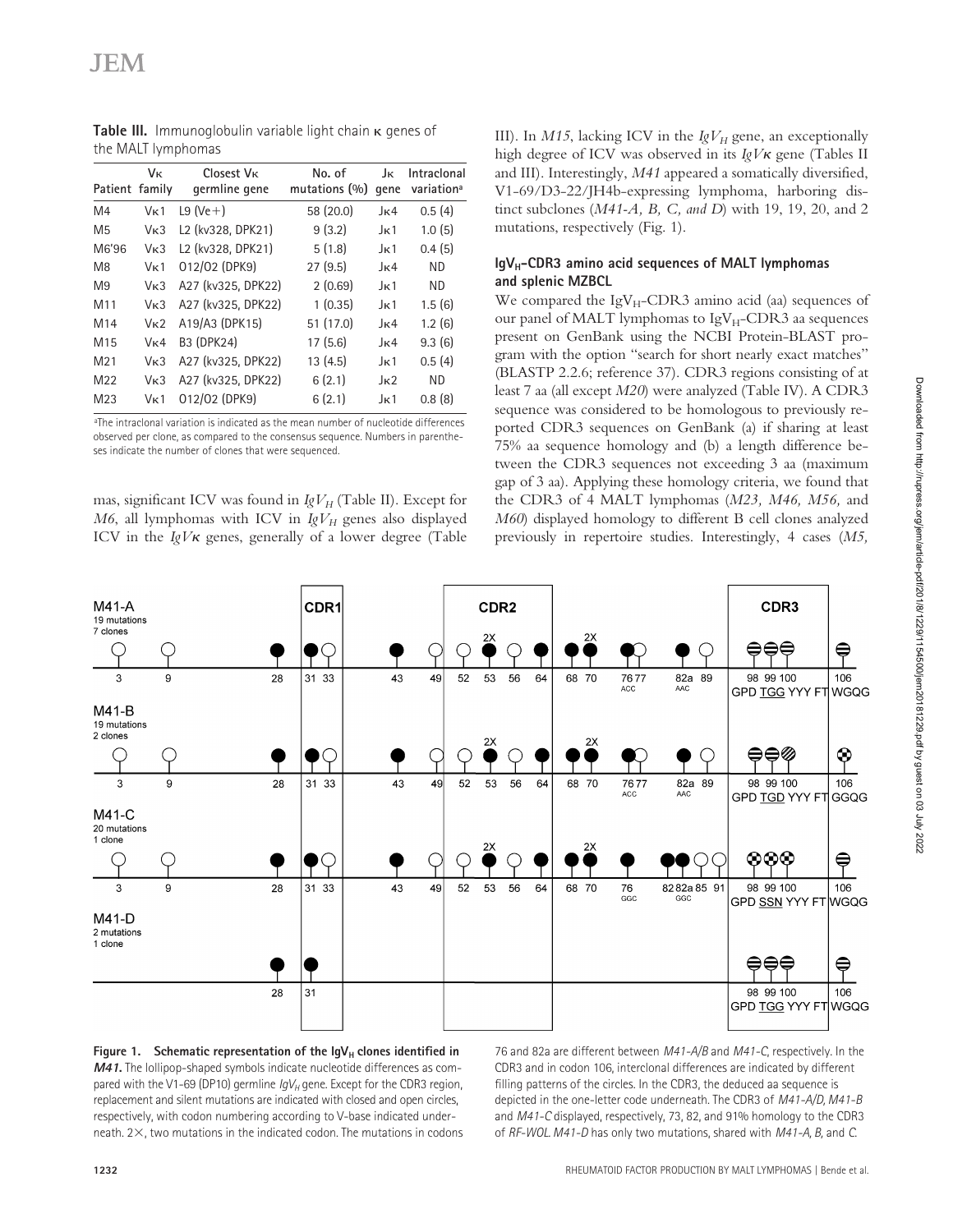| Patient         | $V_H$ -D-J <sub>H</sub> rearrangement | CDR3 amino acid sequence <sup>a</sup> | CDR3 length |
|-----------------|---------------------------------------|---------------------------------------|-------------|
|                 |                                       |                                       | aa          |
| M4              | V3-23 (DP47)/JH4b                     | CTK AHVPYFDGLSPSNV WGQG               | 14          |
| M <sub>5</sub>  | V3-7 (DP54)/D3-3/JH3b                 | CAR GD FWSGDY ID AFDI WGQG            | 14          |
| M <sub>6</sub>  | V3-7 (DP54)/D3-22/JH3b                | CAR GD YFDSSGSF ID AFDI WGQG          | 16          |
| M <sub>8</sub>  | V3-30 (DP49)/D5-24/JH5                | CAK DGSEFRLIY WFDS WGRG               | 13          |
| M <sub>9</sub>  | V1-69 (DP10)/JH4b                     | CAR DWAHQGETRSNFLYY WGQG              | 15          |
| M11             | V1-69 (DP10)/D6-13/JH4b               | CAR E GIAAA VNP FDY WGQG              | 12          |
| M13             | V4-31 (DP65)/D5-24/JH4                | CAG D RGGYN LL DC WGHG                | 10          |
| M14             | V3-23 (DP47)/JH6                      | CAK OMGLAGTOR FYGLDV WGKG             | 15          |
| M15             | V1-18 (DP14)/JH4b                     | CAR ATLDLDGYM DF WGQG                 | 11          |
| M19             | V3-53/JH4b                            | CAT PISGTYHLY Y WGQG                  | 10          |
| M20             | V4-30.4 (DP78)/JH3b                   | CAR DO AFDI WGOG                      | 6           |
| M <sub>21</sub> | V3-23 (DP47)/D2-2/JH4b                | CAK DLFFV GYCTTTGC NT FDY WGQG        | 18          |
| M22             | V1-69 (DP88)/D4-17/JH4b               | CAR GSN DYGDN VPVQPH Y WGQG           | 15          |
| M <sub>23</sub> | V1-69 (DP88)/JH4b                     | CAR VSGNSH FDY WGQG                   | 9           |
| M30             | V2-5 (VII-5)/JH1                      | CAQ RGGFYDSSLGFYIAPFP H WGQG          | 18          |
| $M41-A$         | V1-69 (DP10)/D3-22/JH4b               | CAR GP DTGGYYY FY WGQG                | 11          |
| $M41-B$         | V1-69 (DP10)/D3-22/JH4b               | CAR GP DTGDYYY FY GGQG                | 11          |
| $M41-C$         | V1-69 (DP10)/D3-22/JH4b               | CAR GP DSSNYYY FY WGQG                | 11          |
| M45             | V1-3 (DP25)/D3-10/JH4b                | CAR GTKIRGIVKPFP DY WGQG              | 14          |
| M46             | V3-30/30.5 (DP49)/D5-12/JH6b          | CAK DSGYVNFYYT MDV WGQG               | 13          |
| M55             | V3-7 (DP54)/D3-22/JH4b                | CAK WDYENSAYFLH Y WGQE                | 12          |
| M56             | V1-69 (DP10)/D1-14/JH4b               | CAR DT GN H YFDY WGQG                 | 9           |
| M57             | V1-18 (DP14)/JH6b                     | CAT PPPRAGDGP YYYYGMDV WGQG           | 17          |
| M58             | V3-53/D3-22/JH4b                      | CAR HSYDNNAY DF WGQG                  | 10          |
| M60             | V1-69 (DP10)/D2-15/JH5b               | CAR DPVD CSGGSCY LS WFDP WGQG         | 17          |
| M61             | V1-18 (DP14)/D2-15/JH4b               | CAR D YCSGGICY GG DY WGOG             | 13          |

**Table IV.** Amino acid sequences of the variable heavy chain CDR3 of the 24 MALT lymphomas

a The FR3 and FR4 are indicated in italics. The assignable nontemplated region-encoded amino acids are underlined.

*M6*, *M11*, and *M41*) showed strong homology with CDR3 sequences of other MALT lymphomas, as well as with CDR3 sequences of rheumatoid factors (RF). Salivary gland lymphoma *M5* and gastric lymphoma *M6*, both expressing a V3- 7/JH3 rearrangement, were homologous to a plethora of  $IgV_H$ -CDR3 aa sequences originating from salivary gland MALT lymphomas, gastric MALT lymphomas, HCV-associated lymphomas, B cell clones derived of benign myoepithelial sialadenitis, one DLBCL and two genuine V3-7–encoded RFs (Table S1, available at http://www.jem.org/cgi/content/ full/jem.20050068/DC1). Salivary gland lymphoma *M11*, which expressed a V1-69/JH4 rearrangement, was homologous to five normal B cell clones, one salivary gland MALT lymphoma *Isolate-4* (38), and three V1-69-encoded RFs (Table S1). Interestingly, *Isolate-4* is one of the five cases described by Miklos et al. (38) having distinct CDR3 characteristics, indicating that *M11* belongs to this group which is characterized by distinct aa motifs (ERG and NP) at the  $V_{H}-D_{H}$ - and the  $D_{H}$ -J<sub>H</sub>-junctions, respectively. Gastric MALT lymphoma *M41*, which also expressed V1-69/JH4, was homologous to HCV-associated lymphomas of different histological subtypes, one splenic MZBCL, one salivary gland MALT lymphoma,

one gastric MALT lymphoma and finally to one RF termed *RF-WOL* (reference 39 and Table S1).

We then, additionally, examined CDR3 of 35 gastric-, 26 salivary gland- and 15 pulmonary-MALT lymphomas as well as 32 splenic MZBCL from literature and/or GenBank (Table V). This revealed that overall 8 out of 45 (18%) gastric- and 13 out of 32 (41%) salivary gland-MALT lymphomas expressed  $IgV_H$ -CDR3 with RF homology. Three major RF homology groups could be distinguished, i.e., nine encoded by V1-69/JH4 (V1-69-RF), eight by V3-7/JH3 (V3-7-RF) and three by V1-69/JH4 (RF-WOL) rearrangements, respectively (Table V). Intriguingly, in all cases homology areas included aa encoded by the nontemplated nucleotide (N) regions (Fig. 2). In addition, gastric MALT lymphoma *ML15* (40) was homologous to another RF termed *RF-C93* (41). Noteworthy, none of the 19 pulmonary MALT lymphomas expressed RF-homologous CDR3 whereas among the splenic MZBCLs, only one case expressed a CDR3 homologous to *RF-WOL* (Table V).

Currently, 10 genuine V1-69/JH4-encoded RFs, isolated from rheumatoid arthritis patients or from healthy donors immunized with mismatched red blood cells (HID),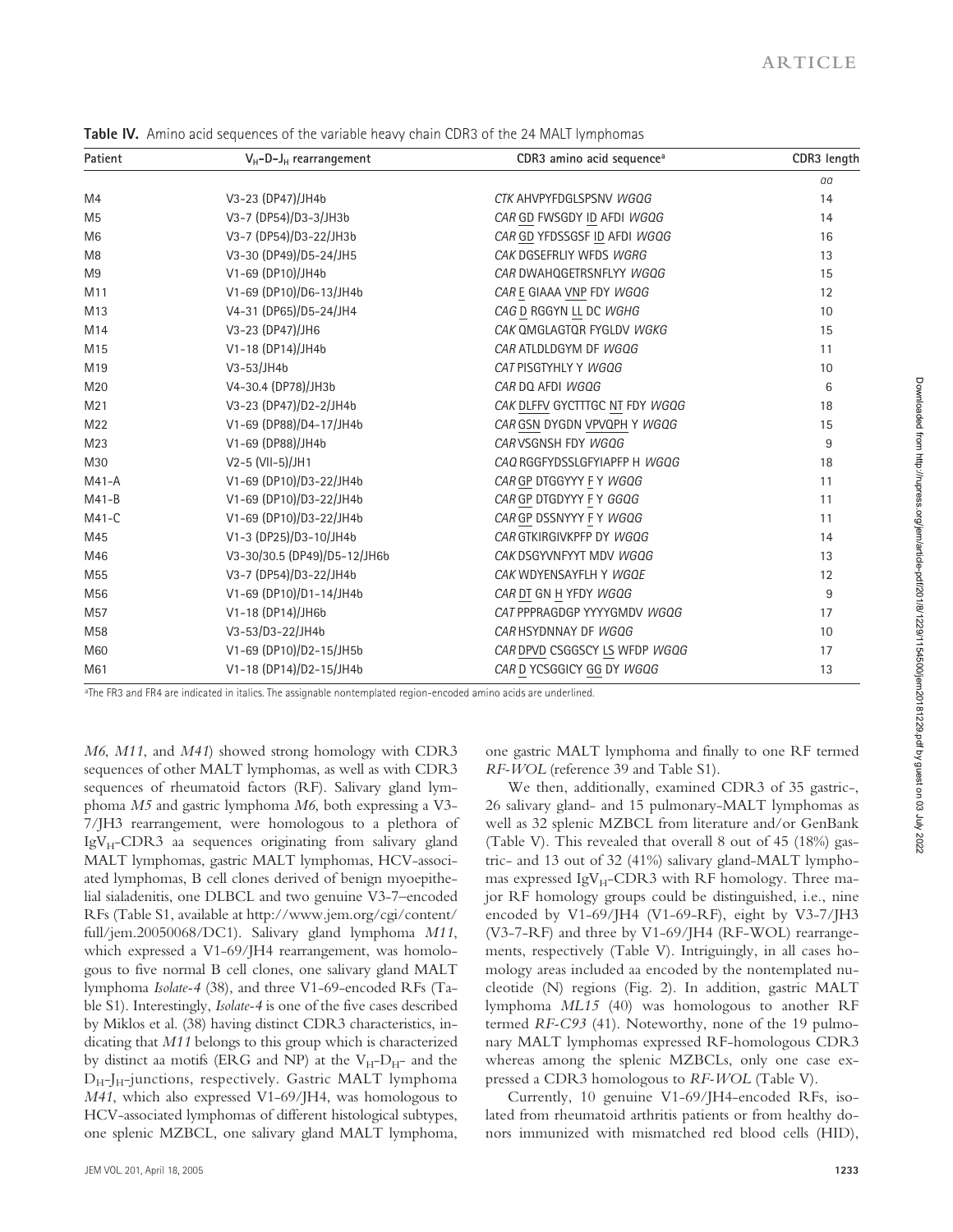|                                |                  |     |                      |                 | No. of cases with CDR3 homology |                        |                     |
|--------------------------------|------------------|-----|----------------------|-----------------|---------------------------------|------------------------|---------------------|
| Type of lymphoma               | Mean CDR3 length | Ν   | Overall <sup>a</sup> | RF <sup>b</sup> | V1-69 RFc                       | $V3-7$ RF <sup>c</sup> | WOL-RF <sup>c</sup> |
|                                | aa               |     | (9/0)                | (0/0)           |                                 |                        |                     |
| Gastric MALT                   | 13.6             | 45  | 16 (36)              | 8(18)           |                                 | 4                      |                     |
| Salivary gland MALT            | 14.5             | 32  | 15(47)               | 13(41)          | 8                               | 4                      |                     |
| <b>Pulmonary MALT</b>          | 12.7             | 19  | 2(11)                | 0(0)            | $\Omega$                        | $\Omega$               |                     |
| Other MALT                     | ΝI               | 4   | 0(0)                 | 0(0)            | 0                               | $\Omega$               |                     |
| Splenic MZBCL                  | 16.3             | 32  | 8(25)                | 1(3)            | 0                               | $\Omega$               |                     |
| <b>MCL</b>                     | 13.3             | 23  | 10(44)               | 0(0)            | $\Omega$                        | $\Omega$               |                     |
| B-CLL $\lg V_H$ unmutated      | 17.4             | 165 | 73 (44)              | 2(1)            | 0                               | $\Omega$               |                     |
| B-CLL $\text{IgV}_{H}$ mutated | 13.7             | 143 | 24(17)               | 0(0)            | 0                               | $\Omega$               |                     |
| <b>FL</b>                      | 12.1             | 48  | 4(8)                 | 0(0)            | 0                               | $\Omega$               |                     |
| <b>DLBCL</b>                   | 12.2             | 20  | 2(10)                | 1(5)            | 0                               |                        |                     |
| <b>BL</b>                      | 12.6             | 48  | 5(10)                | 0(0)            | $\Omega$                        | $\Omega$               |                     |
| Myeloma                        | 13.0             | 31  | 5(16)                | 0(0)            | 0                               | 0                      | 0                   |

**Table V.** Comparison of IgV<sub>H</sub>-CDR3 amino acid sequences of a panel of mature B-NHL with IgV<sub>H</sub>-CDR3 amino acid sequences from GenBank

The lymphomas used for the homology analyses are listed in the supplemental legend to this table (available at http://www.jem.org/cgi/content/full/jem.20050068/DC1).  $^{\text{a}}$ Indicates the number of lymphomas that show at least 75% homology, according to the criteria described, to at least one IgV<sub>H</sub>-CDR3 sequence present in GenBank. bIndicates the number of lymphomas that show homology to known rheumatoid factor (RF)  $\log V_{H}$ -CDR3 sequences.

c Indicates the number of lymphomas with homology to canonical V1-69-, V3-7-encoded RFs and to WOL-RF. All the B-NHL that expressed RF homologous CDR3 regions are as follows: Gastric MALT lymphomas: *ML13* homology to V1-69-RF; *ML25, ML27, ML39a,* and *M6* homology to V3-7-RF; *ML16* and *M41* homology to WOL-RF; and *ML15* homology to C93-RF. Salivary gland MALT lymphomas: *Isolate 1–5, PO-1, BA-2.2,* and *M11* homology to V1-69-RF; *G552, SH, Isolate 10,* and *M5* homology to V3-7-RF; and *JA-1* homology to WOL-RF. Splenic MZBCL: *Isolate 1* homology to WOL-RF. B-CLL unmutated: *CLL011* homology to TB-3-D13-RF and *ID-74* homology to SJ2-RF. DLBCL: *EJ* homology to V3-7-RF.

NI, not informative.

have been described (42). V1-69/JH4 RFs typically contain a 12–14 aa CDR3 and are combined with an A27(kv325) encoded IgV $\kappa$  chain. Among the V1-69-RF-homologous MALT lymphomas, only of salivary gland lymphoma *M11* the IgV $\kappa$  is known, which indeed proved to be the canonical A27( $kv325$ ) IgV $\kappa$  (Table III and Table S2, available at http://www.jem.org/cgi/content/full/jem.20050068/DC1). W*OL-RF* is also V1-69/JH4-encoded, but with a distinct 13 aa CDR3, again in combination with an A27(kv325)-encoded IgVK chain. Five V3-7 RFs have been described, isolated from HIDs and an RA patient (42).V3-7-RFs are encoded by V3-7/D3-22/JH3 rearrangements, typically possessing a 16–17 aa CDR3 with the D3-22 in reading-frame 2, and in combination with an L2  $(kv328)/J\kappa$ 1-encoded IgV $\kappa$  chain. The V3-7/JH3-expressing salivary gland lymphomas *M5* and *SH* (43) and gastric MALT lymphoma *M6* indeed all coexpressed the canonical L2  $(kv328)/J\kappa$ 1-encoded IgV $\kappa$ chain (Table III and Table S2).

## IgV<sub>H</sub>-CDR3 amino acid sequences of other mature B-non **Hodgkin's lymphomas**

For comparison, IgV $_{\rm H}$ -CDR3 analyses were extended to a comprehensive panel of other mature B-NHLs available from literature and/or on GenBank. For most B-NHL entities, the average CDR3 aa length was comparable to that of mature naive B cells being 13,5 aa (44). Only splenic MZB-CLs and the  $IgV_H$ -unmutated B-CLLs expressed CDR3 of higher mean lengths (Table V). Of 48 FLs, 20 DLBCLs, 48

Burkitt lymphomas (BL) and 31 myelomas, only 16 cases (11%) displayed CDR3 aa homology with other CDR3 sequences present in GenBank. Thirteen of the 16 cases resembled those of normal B cells analyzed in repertoire studies (45–47). As mentioned above, one DLBCL *EJ* (48) showed homology to several gastric- and salivary gland-MALT lymphomas as well as to V3-7-RFs (Table V).

Analyses of 23 mantle cell lymphomas (MCL), deposited on GenBank, revealed that their CDR3 displayed a high frequency of homology (10 out of 23, 44%), mostly (7 cases) with CDR3 regions of unmutated normal B cells.

We analyzed a panel of 308 B-CLLs, 165 (54%) and 143 (46%) of the *IgV*-unmutated and the *IgV*-mutated subsets, respectively (Table V). Overall, the CDR3s of 97 out of the 308 B-CLLs (31%) displayed CDR3 homology, 59 of which (19%) with CDR3s of B-CLLs (inter B-CLL homology). Of the group of 97 B-CLLs with any homology, 75% belonged to the *IgV*-unmutated subset. This relative overrepresentation was even more outspoken among the group with inter-B-CLL homology in which 50 out of the 59 cases (85%) were unmutated. In fact, applying our criteria for homology, we distinguished eight CDR3-homology groups within 37 of these 59 B-CLLs, each of which with at least three representatives (Table VI). Very recently, B-CLL homology groups, except for our group 8, have been identified by other investigators as well based on distinct homology criteria (references 49–52 and supplemental legend to Table VI, available at http: //www.jem.org/cgi/content/full/jem.20050068/DC1).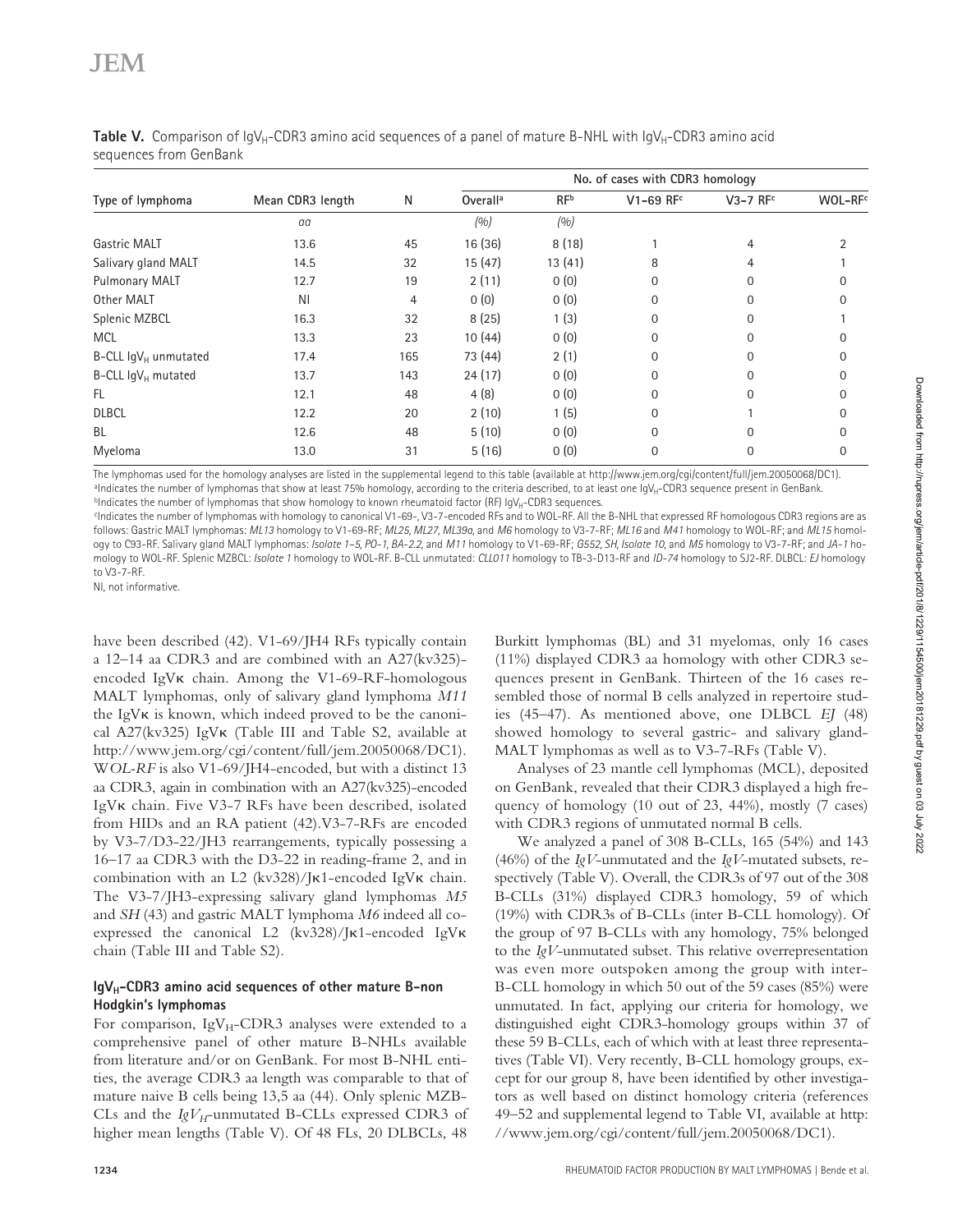| RF-group   |                    |                      | FR <sub>3</sub> | - N                | D                            | N                  | JH           | FR4         | CDR <sub>3</sub><br>length | Hom. | Id. | Gap                     |
|------------|--------------------|----------------------|-----------------|--------------------|------------------------------|--------------------|--------------|-------------|----------------------------|------|-----|-------------------------|
| $V3-7$     | M5                 | $\ddot{\cdot}$       | CAR             | GD<br>$\mathbf{1}$ | F-WS-GDY<br>$+ x$<br>$\perp$ | ID<br>$\mathbf{1}$ | AFDI<br>1111 | <b>WGQG</b> | 14aa                       | 938  | 868 | $\overline{\mathbf{2}}$ |
|            | $RF-M7$            | $\ddot{\phantom{a}}$ | CAR             | GD                 | YYDSGGDY                     | ID                 | AFDI         | <b>WGQG</b> | 16aa                       |      |     |                         |
|            |                    |                      |                 |                    |                              |                    |              |             |                            |      |     |                         |
| $V3-7$     | M6                 | $\ddot{\phantom{a}}$ | CAR             | GD                 | YFDSSGSF                     | ID                 | <b>AFDI</b>  | <b>WGQG</b> | 16aa                       | 88%  | 758 | $\circ$                 |
|            |                    |                      |                 | $\overline{1}$     | $ t $ $ x $ $x$ $t$          | $\mathbf{1}$       | 1111         |             |                            |      |     |                         |
|            | $RF-M7$            | $\mathbf{L}$         | CAR             | GD                 | YYDSGGDY                     | ID                 | <b>AFDI</b>  | <b>WGQG</b> | 16aa                       |      |     |                         |
|            |                    |                      |                 |                    |                              |                    |              |             |                            |      |     |                         |
| $V1 - 69$  | M11                | $\ddot{\cdot}$       | CAR             | E                  | GIAAA                        | <b>VNP</b>         | FDY          | <b>WGQG</b> | 12aa                       | 75%  | 678 | $\circ$                 |
|            |                    |                      |                 |                    | xxx                          | $+11$              | $\Box$       |             |                            |      |     |                         |
|            | RF-BOR             | $\ddot{\phantom{a}}$ | CAR             | E                  | <b>GRRMA</b>                 | INP                | FDY          | <b>WGQG</b> | 12aa                       |      |     |                         |
|            |                    |                      |                 |                    |                              |                    |              |             |                            |      |     |                         |
| <b>WOL</b> | $M41-C$            | $\ddot{\phantom{a}}$ | CAR             | $--GP$             | <b>DSSNYYY</b>               | $\mathbf F$        | Y            | <b>WGOG</b> | 11aa                       | 918  | 648 | $\overline{2}$          |
|            |                    |                      |                 | x                  | $ + + + $                    | t                  | $\mathsf{I}$ |             |                            |      |     |                         |
|            | RF-WOL             | $\mathbf{.}$         | CAR             | <b>EYGF</b>        | <b>DTSDYYY</b>               | Y                  | Υ            | <b>WGQG</b> | 13aa                       |      |     |                         |
|            |                    |                      |                 |                    |                              |                    |              |             |                            |      |     |                         |
| $V3-7$     | <b>ML27</b>        | $\ddot{\phantom{a}}$ | CAR             | GD                 | YYDSSGHF                     | SD                 | <b>AFDI</b>  | <b>WGOG</b> | 16aa                       | 88%  | 75% | $\circ$                 |
|            |                    |                      |                 | $\mathbf{1}$       | $\blacksquare$               | $\mathbf{x}$       | 111x         |             |                            |      |     |                         |
|            | $RF-TT5$           | : 1                  | CAR             | GD                 | YYDSSGNY                     | HD                 | <b>AFDC</b>  | <b>WGQG</b> | 16aa                       |      |     |                         |
|            |                    |                      |                 |                    |                              |                    |              |             |                            |      |     |                         |
|            |                    |                      |                 |                    |                              |                    |              |             |                            |      |     |                         |
| $V1 - 69$  | $Iso-3$            | ÷                    | CAR             | $\mathbf E$        | <b>GRGTEY</b>                | TNP                | FDY          | <b>WGQG</b> | 13aa                       | 92%  | 698 | $\circ$                 |
|            |                    |                      |                 | I                  | $ $ $ $ $x$ † $ $            | 111                | $\Box$       |             |                            |      |     |                         |
|            | $RF-112/113$ : CAR |                      |                 | E                  | GRSSDY                       | SNP                | FDY          | <b>WGQG</b> | 13aa                       |      |     |                         |
|            |                    |                      |                 |                    |                              |                    |              |             |                            |      |     |                         |
| <b>WOL</b> | ML16               | $\ddot{\phantom{a}}$ | CAR             | <b>EFSY</b>        | <b>DRSGYYY</b>               | Y                  | Y            | <b>WGQG</b> | 13aa                       | 778  | 628 | $\mathbf 0$             |
|            |                    |                      |                 | $1 + xt$           | x x                          | 1                  | $\mathbf l$  |             |                            |      |     |                         |
|            | <b>RF-WOL</b>      |                      | $:  $ CAR       | <b>EYGF</b>        | <b>DTSDYYY</b>               | х                  | х            | <b>WGQG</b> | 13aa                       |      |     |                         |

Downloaded from http://rupress.org/jem/article-pdf/201/8/1229/1154500/jem20181229.pdf by guest on 03 July 2022 Downloaded from http://rupress.org/jem/article-pdf/201/8/1229/1154500/jem20181229.pdf by guest on 03 July 2022

Figure 2. IgV<sub>H</sub>-CDR3 amino acid sequences of selected cases of MALT **lymphoma with homology to IgV<sub>H</sub>-CDR3 of rheumatoid factors. MALT** lymphomas *M5/M6*, *M11*, and *M41* share homology with V3-7-RF, V1-69-RF, and WOL-RF, respectively. In addition, RF CDR3 homology of three MALT lymphoma cases from literature (*ML27, Iso-3,* and *ML16*) with V3-7-RF, V1-69-RF, and WOL-RF, respectively, is depicted. The amino acid sequences

A significant fraction of B-CLLs derives from poly (auto) reactive B cells (26–30). In vitro RF reactivity has been proven for one representative of homology group 1 (*POR*) and one of group 2 (*AIG*) (30). Two B-CLLs, *CLL-011* (53) and *ID-74* (54) (*CLL-011* belonging to homology group 1), showed CDR3 homology to two different,  $IgV_H$ -unmutated, RFs termed *TB-3-D13* (55) and *RF-SJ2* (56), respectively (Table V). Poly-reactivity toward different auto-antigens, including IgG, has been demonstrated for homology group 4 member *SMI* (29). In addition, group 4 members share CDR3 homology with an anti-cardiolipine Ab (AF460965). It is noted that the B-CLLs that displayed in vitro RF reactivity (*POR, AIG,* and *SMI*) as well as the two B-CLLs (*CLL-011* and *ID-74*) that displayed CDR3 homology to two unmutated RFs, all belong to the *IgV*-unmutated B-CLL subset. This clearly contrasts with the MALT lymphomas with V1-69-RF, V3-7-RF or WOL-RF homology as these RFs as well as the MALT lymphoma Igs are encoded by heavily mutated  $IgV_H$  genes. Finally, none of the are depicted by the single letter code. FR3 and FR4, framework region 3 and 4; N, amino acids encoded by the nontemplated nucleotides; D, gene segment; JH, gene segment;  $\vert$ , identical amino acids;  $+$ , similar amino acids; x, nonmatching amino acids; CDR3 length, length of the CDR3 region; Hom, percentage of homologous amino acids; Id, percentage of identical amino acids; Gap, length difference in amino acids of the compared  $IqV_H$ -CDR3 regions.

308 B-CLLs showed CDR3 homology to V1-69-, V3-7-, or WOL-RFs.

## **RF activity of recombinant lymphoma-derived IgM antibodies**

To prove that MALT lymphomas with RF-CDR3 homology possess IgG-binding activity, lymphoma-idiotypederived Abs (LIDA) of IgM class were generated of *M5*, *M6*, *M11,* and *M41-A, C,* and *D*. Since, due to shortage of DNA, we could not resolve the IgV<sub>K</sub> of *M41* we combined each of the IgV<sub>H</sub> variants of the *M41-A*, C, and *D* subclones with the RF-canonical IgV<sub>K</sub> chain of *M22*. Recombinant IgM LIDAs were also produced of 6 MALT lymphomas (*M8, M9, M14, M21, M22*, and *M23*), which are all devoid of RF-CDR3 homology. As additional controls, IgM LIDAs were generated of four follicular lymphomas (*FL1*, *FL694*, *FL892*, and *FL13*), one B-CLL, *B-CLL26*, and two anti-Rhesus(D) Ab producing B cell lines (*8D8* and *LOS3*; reference 57). The IgV $_H$  and IgV $\kappa$  sequences of these FLs and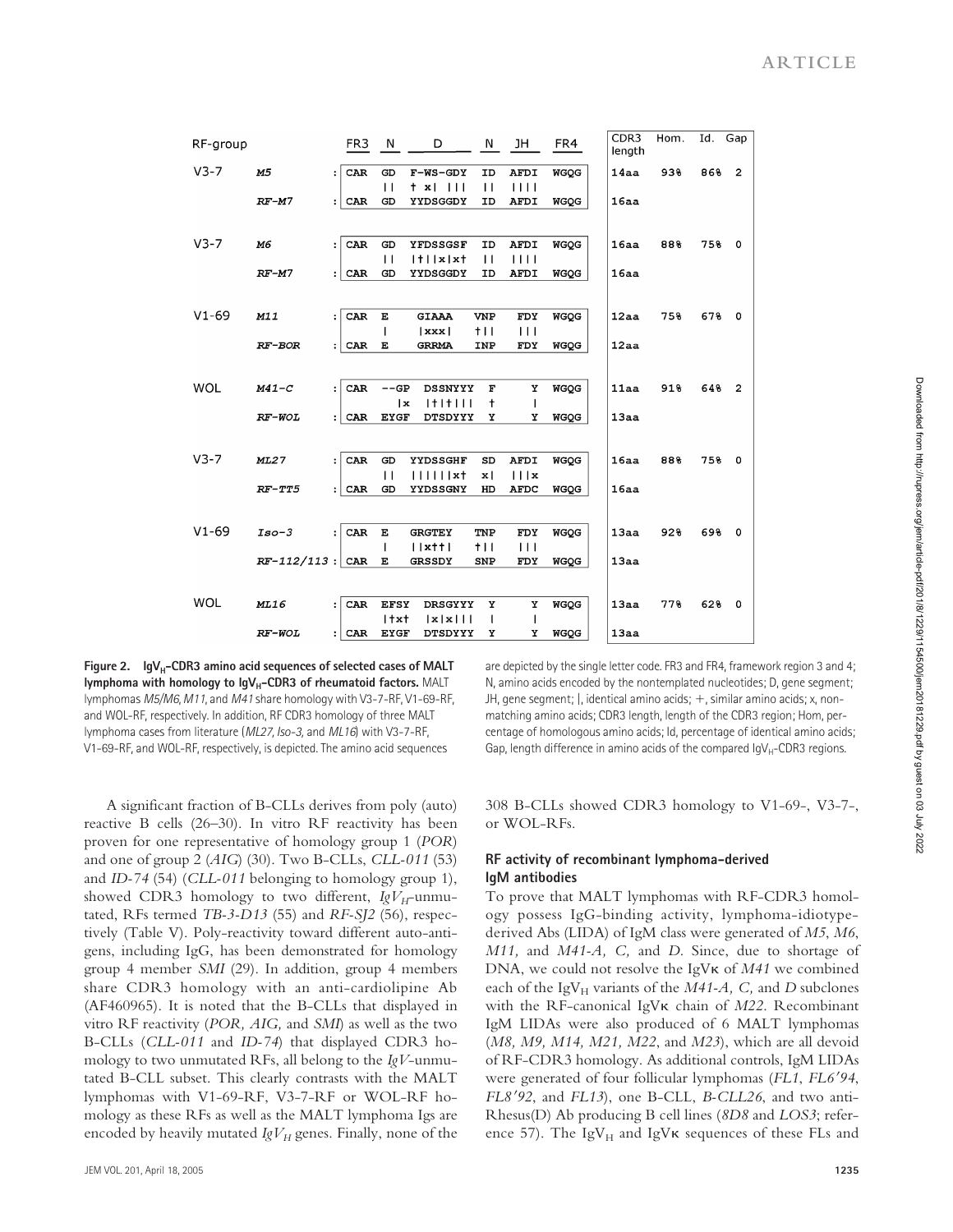**Table VI.** B-CLL IgV<sub>H</sub>-CDR3 amino acid sequence homology groups

| Group          | Characteristic $V_{H}$ -D-J $_{H}$  | Mutation<br>status | CDR3<br>length | No. of<br>cases |
|----------------|-------------------------------------|--------------------|----------------|-----------------|
|                |                                     |                    | aa             |                 |
|                | (VH1, VH5, VH7)/D6-19 (frame 3)/JH4 | unmutated          | $11 - 12$      | 9               |
| 2              | (V1-69/V4-34)/D2-2 (frame 3)/JH6    | unmutated          | $18 - 20$      | 6               |
| 3              | V4-34/D5-5 (frame 1)/JH6            | mutated            | 18             | 3               |
| $\overline{4}$ | V1-69/D3-16 (frame 3)/JH3           | unmutated          | 19             | 3               |
| 5              | (V1-2/V1-3)/D1-26 (frame 3)/JH6     | unmutated          | 15             | 3               |
| 6              | V4-39/D6-13 (frame 1)/JH5           | unmutated          | $16 - 17$      | 5               |
| 7              | V1-69/D3-10 (frame 3)/JH6           | unmutated          | 18             | 5               |
| 8              | (V1-2/V1-46)/D3-22 (frame 2)/JH4    | unmutated          | 17             | 3               |

The B-CLL cases of the eight  $\log_{H}$ -CDR3 homology groups and the resemblance of homology groups 1–7 to earlier described B-CLL homology groups are in the supplemental legend of this table.

B-CLL have been previously reported by us (18, 58, 59). The lymphomas originally expressed IgM, with exception of *M14*, *M22* (both IgA<sup>+</sup>), and *M23 FL6'94*, *FL8'92* (both  $IgG^+$ ) (Tables I and II). RF-ELISA studies pointed out that

the LIDA of *M5*, *M6*, and *M11* were indeed strongly reactive with human IgG (Fig. 3). The LIDA of *M9* and *M22,* both with a  $IgV_H$ -CDR3 region not completely fulfilling our homology criteria but both with the RF-canonical V1- 69/JH4-A27(kv325) combination of IgV $_{\rm H}$  and IgV $\kappa$  chains, also displayed strong RF activity (Tables II–IV and Fig. 3). Of note, also sera of patient *M22*, which contained high concentrations (22 mg/ml and 6.5 mg/ml) of lymphomarelated IgA paraprotein, displayed strong IgA-RF activity in ELISA (Fig. 3). This thus independently confirmed our finding with the *M22*-LIDA and underscored the validity of our approach of recombinant lymphoma Ab production in the eukaryotic expression system used. Moreover, the LIDA of  $M21$ , not even harboring an RF-canonical IgV<sub>H</sub> rearrangement but with an A27(kv325)-encoded IgV $\kappa$  chain, also possessed strong RF activity. In contrast, none of the LIDAs of MALT lymphomas *M8, M14, M23,* the four FLs, the B-CLL nor the anti-Rhesus(D) Abs, all, except *M23*, lacking canonical IgV $_H$  RF rearrangements, bound to IgG (Fig. 3). Finally, LIDA *M41-A/M22* (the dominant subclone with 19 mutations) and *M41-C/M22* with 20 mutations bound





concentration of 500 ng/ml IgM. The ABS 450 nm is plotted without subtraction of the background (BG) ABS 450 nm. (c) IgA-RF ELISA of two serum samples of *M22* and as controls an IgA anti-Rh(D) Ab (*VT-7G3*), an IgA-RFcontaining serum, the RF control serum that was also used in the IgM-RF ELISA, and two negative-control serum samples, respectively. All samples were tested at a stratified concentration of 20  $\mu$ g/ml IgA. The net ABS 450 nm is plotted with subtraction of the background ABS 450 nm.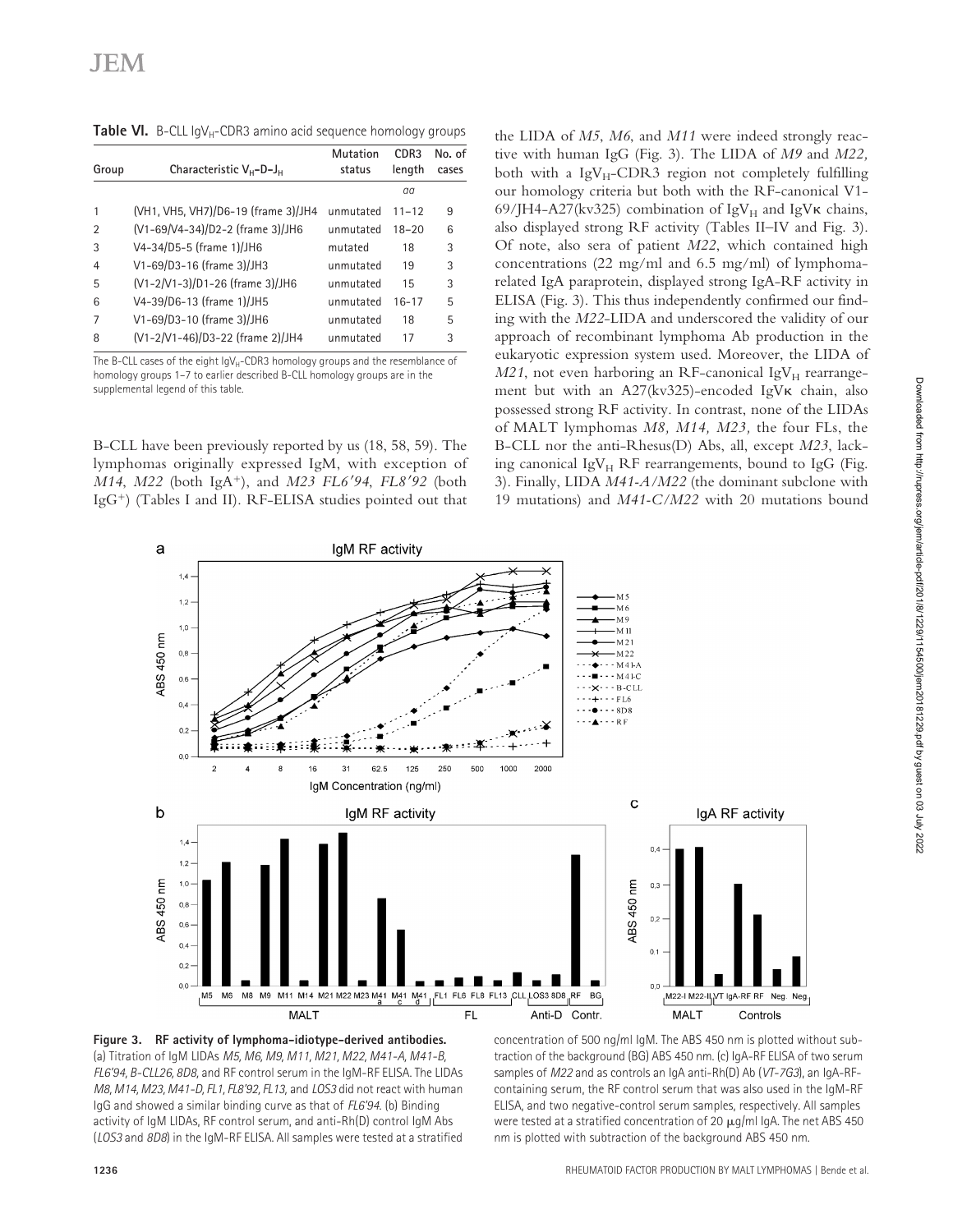IgG in ELISA whereas the LIDA of *M41-D/M22* (a subclone with only two mutations) did not (Figs. 1–3).

We next tested the binding capacities of the  $RF^+$  LIDAs of *M5, M6, M9,* and *M11* with recombinant IgG1 and IgG3 preparations. The LIDA of *M5, M6,* and *M9* reacted with IgG1 only. *M11* reacted with both IgG1 and IgG3, and may thus be a pan-IgG reacting RF (unpublished data). In chronic gastritis, RF-expressing B cells may theoretically be stimulated by IgG coated on *H. pylori* or due to existence of crossreacting epitopes between *H. pylori* and IgG-Fc. Upon comparison, one *H. pylori* (strain 26695, GenBank/EMBL/DDBJ accession no. AE000511) peptide, of the gene product "virulence-associated protein homologue VacB" (GenBank/ EMBL/DDBJ accession no. AAD08293), was found to share 68% homology with aa 336–354 of the IgG1 Fc at the CH2- CH3 junction. However, none of *M5, M6, M8, M9, M11,* or *M14* LIDA, with or without RF activity, reacted with a synthetic "336-354" peptide, nor did this peptide block the binding of the RF-LIDAs to IgG. In addition, no binding of any of these LIDAs to *H. pylori–*infected HM02 epithelial cells (strains 26695 and 1061) was observed. In addition, all LIDAs lacking RF-activity (*M8, M14, M23, FL1, FL694, FL892, FL13,* and *B-CLL26*) showed no antinuclear antibody (ANA) activity on Hep2 cells either (unpublished data).

To explore whether other BCR ligands are present within the tissue of MALT lymphomas or FLs, we also produced LIDAs of the IgG class of 3 (non-RF-CDR3-homologous) MALT lymphomas (*M8, M14,* and *M15*) and of 4 FLs (*FL1, FL393, FL694,* and *FL63*; reference 18). These LIDAs were FITC-labeled and tested immunohistochemically for reactivity on the corresponding lymphoma tissues. In none of these experiments however we detected reactivity with any tissue components (unpublished data).

#### **DISCUSSION**

We systematically analyzed the immunoglobulin repertoires of a comprehensive panel of mature B-NHLs. Unbiased comparison of  $IgV_H$ -CDR3–encoded aa sequences of individual B-NHLs with all  $IgV_H$ -CDR3 presently available in GenBank revealed distinct patterns of the various B-NHL entities. This provided interesting clues concerning their potential ligands, which was functionally confirmed for the group of MALT lymphomas.

FLs, DLBCLs, BLs, and myelomas all exhibited a low degree of overall  $IgV_H$ -CDR3 sequence homology (Table V). In none of these 147 B-NHLs, recurrent  $IgV_H$ -CDR3 motifs were found. The majority of the homologous lymphomas expressed CDR3 that resembled those present in normal B cells. A few, however, shared homology with B-CLL and MALT lymphomas. One DLBCL displayed homology with gastric- and salivary gland-MALT lymphomas as well as with V3-7-RFs (Table V). Thus, in general FL, DLBCL, BL, and myelomas, all carrying significantly hypermutated *IgV* genes, seem to recognize unique epitopes, suggesting that they arise randomly out of the pool of B cells selected for nonself-antigens, most likely during the germinal center reaction. This is in accordance with previous observations that the germline  $IgV_H$  gene usage of these B-NHLs is similar to that of normal peripheral B cells (18, 60). In contrast, B-CLL and MCL cases showed a high degree of overall CDR3 homology (31 and 44%, respectively) (Table V). Focusing on B-CLL that shared CDR3 homology with at least two other B-CLL (which held for 37 out of the 308 B-CLL analyzed), we distinguished eight CDR3-homology groups (Table VI). These homology groups in part overlap with B-CLL subgroups as reported by others (49–52). Inter-B-CLL homology was largely confined to the  $IgV_H$ -unmutated subset, which shows a strong bias toward V1-69 usage (53): 62 out of 165 (38%)  $IgV_H$  unmutated B-CLL expressed V1-69, most often (34/62, 55%) combined with JH6. In addition, the previously described poly-autoreactivity of a significant fraction of B-CLL was also clearly reflected in our study: Eighteen B-CLLs shared CDR3 homology with either of five B-CLL for which reactivity with auto-Ags such as IgG (RF), cardiolipin or myoglobulin has been reported (29, 30). Although the number of available MCL IgV $_{H}$ -CDR3 sequences was limited, we observed overall homology for almost half of the cases with CDR3 of unmutated  $IgV_H$  genes of normal B cells. Still, MCLs are different from B-CLLs with respect to the  $IgV_H$  repertoire bias, i.e., with preferential usage of V3-21 and V4-34  $IgV_H$  genes by MCLs (61, 62).

MALT lymphomas were found to express a highly distinctive  $IgV_H$  repertoire, confirming and extending earlier reports by the groups of Miklos et al. (38) and De Re et al. (63) on salivary gland MALT lymphomas and HCV-associated B cell lymphomas, respectively. Out of a total of 100 MALT lymphomas that we analyzed, 33 cases shared CDR3 aa homology with other, previously published, CDR3. Twenty-one of these 33 MALT lymphomas harbored, according to the criteria chosen, significant homology to RFrelated CDR3 and, except for one case, could be classified into either of 3 canonical RF groups; V1-69-RFs, V3-7- RFs and WOL-RFs (Table V). In addition, 5 salivary gland MALT lymphomas were included, reported by Bahler et al. (43, 64) and Miklos et al. (38), which did not completely fulfill our stringent criteria for V1-69-RFs, but did express the typical V1-69/JH4 RF gene rearrangement. The RFhomology group solely involved gastric- and salivary gland-MALT lymphomas. The in vitro binding studies with the recombinant LIDA formally proved that MALT lymphomas with canonical RF IgV $_{H^-}$  and IgV $\kappa$ -chain rearrangements and RF-CDR3 homology indeed posses strong RF activity (Fig. 3). Moreover, MALT lymphomas *M9*, *M21,* and *M22*, which did not match our criteria for RF homology but of which *M9* and *M22* expressed the canonical RF V1-69/JH4 rearrangement, also exhibited strong IgG-binding capacity in vitro (Fig. 3). Thus, the actual proportion of MALT lymphomas with specificity for human IgG is likely to be higher than calculated on basis of our arbitrary homology criteria.

The degree of RF-CDR3 homology found in the 21 MALT lymphomas is strikingly high, taking into account that it concerns heavily mutated *IgV<sub>H</sub>* genes and that homology in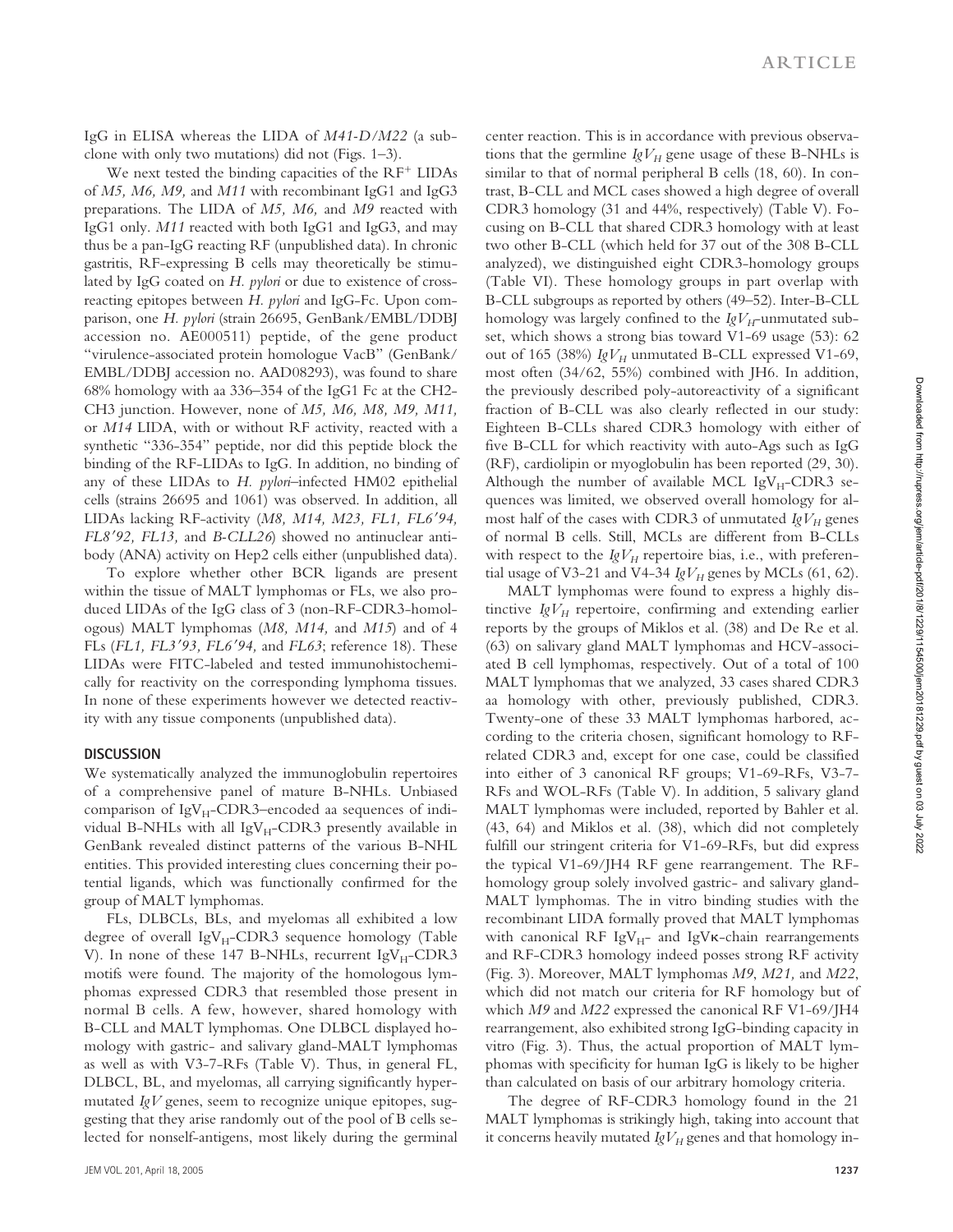cluded N-region encoded aa residues (Fig. 2). This suggests a distinct pathogenesis and indicates that these lymphomas originate from precursors strongly selected for auto-IgG specificity. The latter notion is well supported by the finding that the LIDA of the major subclone of *M41* (*M41-A*), with 19 somatic mutations, and *M41-C*, with 20 mutations, exhibited significant intrinsic IgG-binding activity of the expressed  $IgV_H$ chains, whereas this could not be measured of a presumed ancestral subclone, *M41-D*, with 2 mutations (Figs. 1 and 3).

MALT lymphomas typically evolve in a background of chronic inflammation due to infection or autoimmunity. Evidence exists that the tumor B cells in gastric MALT lymphoma are not *H. pylori*–specific but largely depend on CD40 stimulation by *H. pylori*–specific T helper cells (23). It has recently been reported, in a murine model, that RFexpressing B cells can be selectively activated in a T cell independent manner by IgG-chromatin complexes through the synergistic engagement of the BCR and toll-like receptor 9 (TLR9; reference 65). TLR9 is expressed in the endoplasmic compartment and serves as pathogen sensor that binds unmethylated CpG DNA motifs which are more common in bacterial than in mammalian DNA. In the human system, CpG-DNA was shown to trigger T cell independent proliferation of memory B cells, but not of naive B cells, which correlated with the levels of TLR9 expression of memory and naive B cells, respectively (66, 67). Stimulation of TLR9 may thus, parallel to the CD40/CD40L pathway, operate in lymphoproliferations of MALT. In gastric MALT, RF B cells may receive synergistic signals of the RF-BCR by IgG– *H. pylori* complexes and of TLR9 by *H. pylori* DNA. Also in inflamed salivary gland tissue in Sjögren's syndrome, as well as in other autoimmune diseases, RF B cells may receive these signals of the BCR and TLR9 by complexes of IgG and DNA released during normal or pathological cell death. This scenario clearly lends support from the fact that virtually all Sjögren's syndrome patients produce antinuclear antibodies (ANA), including anti-SS-A and SS-B antibodies.

The most frequent genetic alteration found in MALT lymphoma is the t(11;18)(q21;q21) encoding an API2- MALT1 fusion product that constitutively activates the NF-  $\kappa$ B pathway (68). The t(11;18) is present in  $\sim$ 40 and  $\sim$ 25% of pulmonary- and gastric-MALT lymphomas respectively whereas it is virtually absent in MALT lymphomas of the salivary gland ( $\sim$ 2%; references 69–71). We found that  $\sim$ 40% of the salivary gland- and  $\sim$ 20% of the gastric-MALT lymphomas express RF-like BCRs whereas we did not identify RFlike BCRs in any of the 19 pulmonary MALT lymphomas. In addition, none of the MALT lymphomas with a t(11;18) possessed RF-CDR3 homology (Table VII). Accordingly, the LIDA of the  $t(11;18)^+$  lung lymphoma *M23* did not bind IgG in vitro (Fig. 3). This tentative inverse relation between RFspecificity and the t(11;18) suggests that MALT lymphomas containing t(11;18) do not depend for their expansion on BCR-, CD40-, or TLR9-mediated NF-KB activation (Table VII). The fact that  $t(11;18)^+$  gastric lymphomas are resistant to *H. pylori* eradication therapy is in support of this hypothesis

|                 | <b>Table VII.</b> Relation between the presence of t(11;18) and |
|-----------------|-----------------------------------------------------------------|
|                 | RF-CDR3 homology and/or RF activity of MALT lymphoma            |
| immunoglobulins |                                                                 |

|                |    | t(11;18)<br>and RF homology/<br>activity of<br>24 MALT lymphomas |      |              | Frequencies of t(11;18)<br>and RF homology among<br><b>MALT</b> lymphoma cohorts |              |                      |  |
|----------------|----|------------------------------------------------------------------|------|--------------|----------------------------------------------------------------------------------|--------------|----------------------|--|
|                |    | $t(11;18)^a$                                                     |      |              |                                                                                  |              |                      |  |
|                | n  | $^+$                                                             |      | $\mathsf{n}$ | $t(11;18)^{b}$                                                                   | $\mathsf{n}$ | RF-CDR3 <sup>c</sup> |  |
|                |    |                                                                  |      |              | (0/0)                                                                            |              | (0/0)                |  |
| Salivary gland | 6  | 0(0)                                                             | 6(4) | 114          | 2(2)                                                                             | 32           | 13(41)               |  |
| Gastric        | 10 | 5(0)                                                             | 5(2) | 209          | 50(24)                                                                           | 45           | 8(18)                |  |
| Pulmonary      | 4  | 3(0)                                                             | 1(0) | 113          | 47 (42)                                                                          | 19           | 0(0)                 |  |
| Other MALT     | 4  | 0(0)                                                             | 4(1) | <b>ND</b>    | ΝA                                                                               | 4            | 0(0)                 |  |

a Numbers in parentheses indicate quantity of cases with RF-CDR3 homology and/or in vitro RF activity.

<sup>b</sup>The data on t(11;18) and MALT lymphoma localization refer to combined data described previously (69–71).

c Data adapted from Table V.

NA, not applicable.

(14, 15). By contrast, the  $t(11;18)^-$  gastric and salivary gland MALT lymphomas with RF BCR may need chronic stimulation by IgG in Ag-Ab complexes in gastric- and salivary gland-MALT lymphomas e.g. as IgG–*H. pylori* and IgG-ANA complexes, respectively. Finally, the different Ig repertoire of  $t(11;18)^+$  MALT lymphomas, as compared with MALT lymphomas devoid of this translocation, indicates that this genetic alteration as such provides growth advantage and occurs before the selection process favoring RF-expressing clones.

#### **MATERIALS AND METHODS**

**Patient material and immunohistochemistry.** Frozen or paraffinembedded tissue of 23 low-grade and one large cell *(M22)* MALT lymphomas was obtained from the Westeinde Hospital, The Hague; the Free University Medical Center, Amsterdam; The Netherlands Cancer Institute, Amsterdam and the Academic Medical Center, Amsterdam, The Netherlands.

Tumor cell immunophenotypes were determined by immunohistochemical stainings on acetone-fixed cryostat sections and on formalin-fixed paraffin embedded sections using the highly sensitive Powervision<sup>+</sup> detection system (ImmunoVision Technologies). Monoclonal antibodies used: IgM,  $\kappa$ - and  $\lambda$ -light chains (Becton Dickinson), IgG, IgA, CD20 (L26; DakoCytomation), CXCR3 (1C6; BD Biosciences), and  $\alpha$ 4β7 (Act-1).

*M22* was a large cell lymphoma consisting of immunoblasts which had developed in a patient suffering from Sjögren's syndrome. The original diagnosis MALT lymphoma was not made in our hospital and unfortunately we were not able to recollect material from previous biopsies. This lymphoma most likely developed from a MALT-associated clone given the expression of IgA, CXCR3, the mucosa homing receptor  $\alpha$ 4 $\beta$ 7 as well as the obvious plasmacytoid differentiation with the concurrent lymphoma-related paraproteinemia. These are characteristics highly compatible with extranodal marginal zone lymphomas but extraordinary for diffuse large B cell lymphomas.

This study was conducted in accordance with the ethical standards in our institutional medical ethical committee on human experimentation, as well as in agreement with the Helsinki Declaration of 1975, as revised in 1983.

DNA and RNA isolation; cDNA synthesis; and IgV<sub>H</sub>, IgV<sub>K</sub>, and **t(11;18) RT-PCR.** DNA was isolated from paraffin sections by over night proteinase K digestion. RNA was isolated from frozen sections using the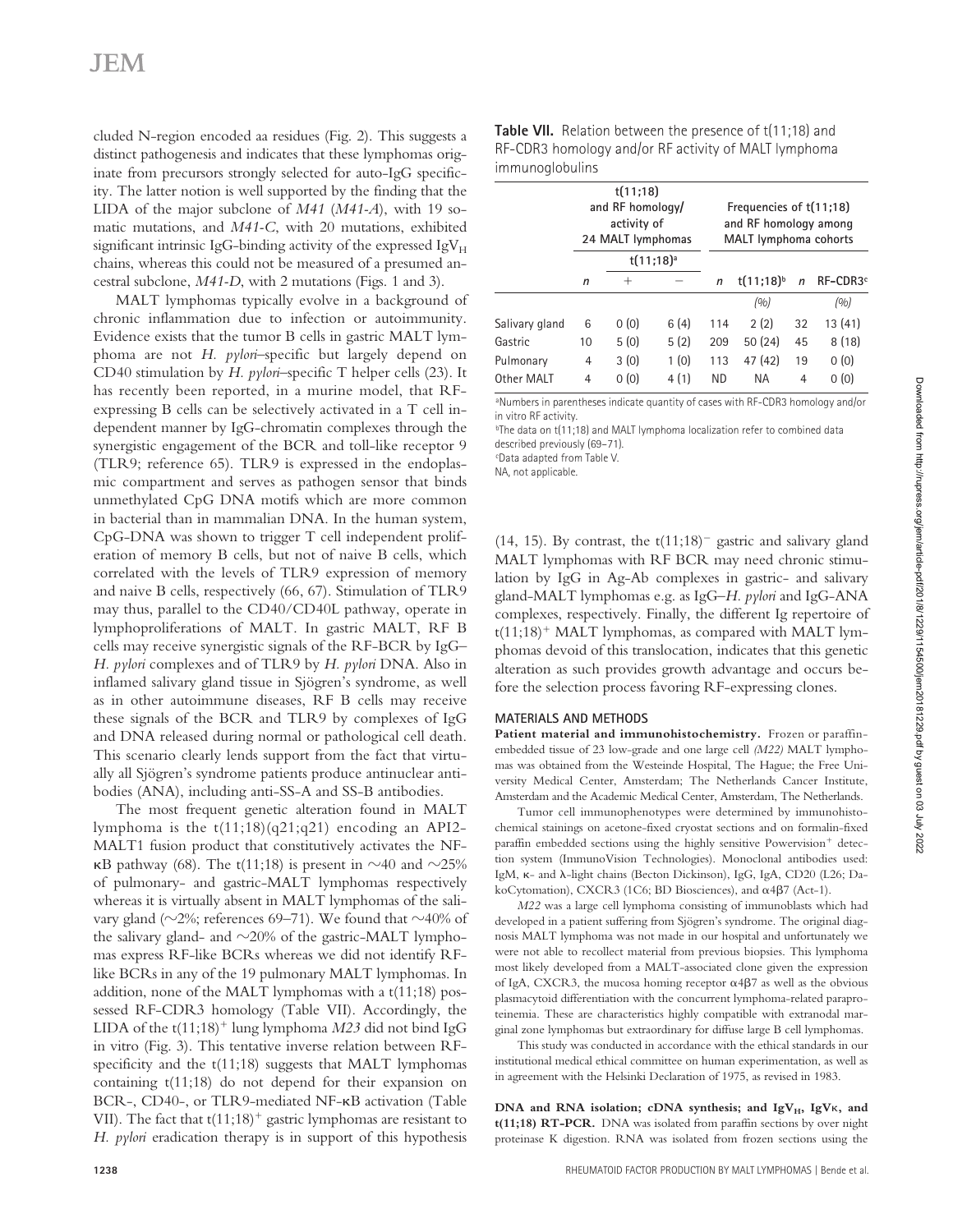TRIzol reagent (Invitrogen) and cDNA was synthesized with  $Pd(N)_{6}$  random primers. The  $IgV_H$  and  $IgV_K$  genes were amplified using  $IgV_H$  and  $IgV_K$ family-specific leader primers combined with the appropriate reverse primer being either JH, C $\mu$ , C $\gamma$ , C $\alpha$ , J $\kappa$ , or C $\kappa$ . To determine the clonally expressed  $IgV_H$  gene of the tumor B cells, the CDR3 region was also amplified, directly on cDNA and in nested PCRs on the IgV $_H$  family-specific PCR products, using a forward primer specific for the framework region 3 (FR3) in combination with one of the different nested downstream primers specific for JH,  $C\mu$ ,  $C\gamma$ ,  $C\alpha$  or  $C\delta$ . The PCR programs and primers sequences were described previously (18, 58). Translocation t(11;18) was determined using the primers and the PCR program as described by Liu et al. (15).

**Cloning and sequencing.** IgV RT-PCR products of MALT lymphomas were either directly sequenced or cloned into pTOPO-TA-vectors and transformed into TOP10 bacteria (Invitrogen), to generate molecular IgV clones. Sequencing on both strands was performed by an ABI sequencer (Applied Biosystems) using the big dye-terminator cycle-sequencing kit. To identify the *IgV* germline gene used and the somatic mutations therein, the consensus sequence of each MALT lymphoma was compared with published germline sequences, using the Vbase database (72) and DNAplot on internet (http://www.mrc-cpe.cam.ac.uk). The IgV sequences of the MALT lymphomas were deposited on GenBank/EMBL/DDBJ (accession nos. AY281324-AY281343, AY466502, AY466503, AY561708 and AY927657-AY927668). The degree of intraclonal variation (ICV) of  $IgV<sub>H</sub>$ genes and *IgV*<sub>K</sub> genes was calculated as the mean number of nucleotide differences of each molecular clone as compared with the consensus  $IgV_H$  or IgV<sub>K</sub> sequences (18). ICV was considered significant if exceeding 0.4 mutations/clone.

**Production of IgM antibodies derived of B-NHL.** Recombinant IgMK antibodies of the lymphomas (lymphoma-idiotype-derived Ab [LIDA]) of patients *M5, M6, M8, M9, M11, M14, M21, M22, M23, M41, FL1, FL6'94, FL8'92,* and *B-CLL26* were produced using the  $pIgH(\mu)$ and  $pIgL(\kappa)$  expression vectors as described previously (59). In brief, the IgV $_H$  and IgV $\kappa$  sequences of each of these lymphomas, including one EBV B cell clone (*8D8*), which produces a human monoclonal antibody specific for the erythrocyte Rhesus(D) blood group antigen (57), were each cloned into the  $pIgH(\mu)$  and  $pIgL(\kappa)$  vectors respectively. For production of recombinant antibody, 10  $\mu$ g pIgH( $\mu$ ) and 10  $\mu$ g pIgL( $\kappa$ ) were linearized with PvuI and cotransfected into SP2/0 myeloma cells by electroporation. Subsequently, the transfected cells were selected in geneticin-containing medium. The IgV<sub>H</sub> of  $M41-A$ , C, and D were expressed with the IgV $\kappa$  of *M22*. An Ig-secreting heterohybridoma of an IgM $\lambda$  expressing FL *FL13* (18), was produced by electrofusion with F3B6 (73) as described previously (74). *LOS3* and *VT-7G3* are an IgM<sub>K</sub> and an IgA<sub>K</sub> anti-Rhesus(D)-secreting EBV B cell clone, respectively (57). Supernatants were screened for IgMK or IgM $\lambda$ , using ELISAs as described previously (57). The pIgH $(\mu)$ and  $pIgL(\kappa)$  expression vectors were provided by J. van Es and T. Logtenberg (Utrecht Medical Center, Utrecht, The Netherlands).

**LIDA reactivity in rheumatoid factor ELISA and on** *H. pylori***– infected HM02 cells.** LIDA reactivity with hIgG was determined using the IgM Rheumatoid Factor ELISA kit (Sanquin) according to the manufacturer's instructions. The plates were developed using TMB as substrate, as described previously (57). For IgA RF activity, a HRP-labeled rabbit anti-IgA Ab (DakoCytomation) was used. The "336-354" IgG1 Fc peptide was coated at 4  $\mu$ g/ml, incubated with LIDA, followed by mAb anti-IgM-HRP (MH15/1-HRP; Sanquin), and developed as described previously (57). For blocking RF activity, LIDAs were tested in RF-ELISA in the presence of a 50–500 molar excess of the "336-354" IgG1 Fc peptide. To detect LIDA reactivity with *H. pylori*,  $\sim$ 80% confluent cultures of HM02 cells were incubated with 2\*106 CFU *H. pylori* (strains 1061 and 26695) and cultured for 1 wk. The cells were then fixed with methanol-aceton (1:1), immunocytochemically stained with LIDA, HRP labeled rabbit anti-IgM Ab (Dako-Cytomation) and developed with AEC as substrate.

**Online supplemental material.** Table S1 summarizes the IgV<sub>H</sub>-CDR3 amino acid sequence homology of MALT lymphomas *M5, M6, M11,* and *M41* with other normal and malignant B cells as well as with RF-producing B cells. Table S2 gives an overview of the IgVK-CDR3 amino acid sequences of the MALT lymphomas of Table III. The supplemental legend to Table V summarizes all lymphomas used in the  $IgV_H$ -CDR3 homology analysis. The supplemental legend to Table VI depicts the B-CLL cases belonging to the eight IgVH-CDR3 homology groups and their resemblance to homology groups as described previously (49–52). Online supplemental material is available at http://www.jem.org/cgi/content/full/jem.20050068/DC1.

We thank M.E.C.M. Oud, E.J.M. Schilder-Tol, and Dr. M. Spaargaren for performing t(11;18) analyses; J.B.G. Mulder for technical advice and immunohistochemical stainings; Drs. T.A. Out and R.J. van de Stadt for providing sera; Dr. M.H. Delfau-Larue for sharing pathological information on pulmonary MALT lymphomas; Dr. D. Hamann for help with the RF ELISAs; Drs. K. van Amsterdam and A. van der Ende for providing *H. pylori*–infected HM02 cells; and C.C.H. Vellema, M.J.H. Berends, L.J.M.J. Delahaye, Dr. E.C.M. Ooms, and Dr. E.H. Jaspars for providing tissue material.

The authors have no conflicting financial interests.

#### **Submitted: 7 January 2005 Accepted: 3 March 2005**

#### **REFERENCES**

- 1. Klein, U., T. Goossens, M. Fischer, H. Kanzler, A. Braeuninger, K. Rajewsky, and R. Küppers. 1998. Somatic hypermutation in normal and transformed human B cells. *Immunol. Rev.* 162:261–280.
- 2. Hyjek, E., W.J. Smith, and P.G. Isaacson. 1988. Primary B-cell lymphoma of salivary glands and its relationship to myoepithelial sialadenitis. *Hum. Pathol.* 19:766–776.
- 3. Hyjek, E., and P.G. Isaacson. 1988. Primary B cell lymphoma of the thyroid and its relationship to Hashimoto's thyroiditis. *Hum. Pathol.* 19: 1315–1326.
- 4. Wotherspoon, A.C., C. Ortiz-Hidalgo, M.R. Falzon, and P.G. Isaacson. 1991. *Helicobacter pylori*-associated gastritis and primary B-cell gastric lymphoma. *Lancet.* 338:1175–1176.
- 5. Zucca, E., F. Bertoni, E. Roggero, G. Bosshard, G. Cazzaniga, E. Pedrinis, A. Biondi, and F. Cavalli. 1998. Molecular analysis of the progression from *Helicobacter pylori*-associated chronic gastritis to mucosa-associated lymphoid-tissue lymphoma of the stomach. *N. Engl. J. Med.* 338:804–810.
- 6. Garbe, C., H. Stein, D. Dienemann, and C.E. Orfanos. 1991. *Borrelia burgdorferi*-associated cutaneous B cell lymphoma: clinical and immunohistologic characterization of four cases. *J. Am. Acad. Dermatol.* 24:584–590.
- 7. Cerroni, L., S. Signoretti, G. Hofler, G. Annessi, B. Putz, E. Lackinger, D. Metze, A. Giannetti, and H. Kerl. 1997. Primary cutaneous marginal zone B-cell lymphoma: a recently described entity of low-grade malignant cutaneous B-cell lymphoma. *Am. J. Surg. Pathol.* 21:1307–1315.
- 8. De Vita, S., C. Sacco, D. Sansonno, A. Gloghini, F. Dammacco, M. Crovatto, G. Santini, R. Dolcetti, M. Boiocchi, A. Carbone, and V. Zagonel. 1997. Characterization of overt B-cell lymphomas in patients with hepatitis C virus infection. *Blood.* 90:776–782.
- 9. Silvestri, F., C. Pipan, G. Barillari, F. Zaja, R. Fanin, L. Infanti, D. Russo, E. Falasca, G.A. Botta, and M. Baccarani. 1996. Prevalence of hepatitis C virus infection in patients with lymphoproliferative disorders. *Blood.* 87:4296–4301.
- 10. Ferreri, A.J., M. Guidoboni, M. Ponzoni, C. De Conciliis, S. Dell'Oro, K. Fleischhauer, L. Caggiari, A.A. Lettini, E. Dal Cin, R. Ieri, et al. 2004. Evidence for an association between *Chlamydia psittaci* and ocular adnexal lymphomas. *J. Natl. Cancer Inst.* 96:586–594.
- 11. Lecuit, M., E. Abachin, A. Martin, C. Poyart, P. Pochart, F. Suarez, D. Bengoufa, J. Feuillard, A. Lavergne, J.I. Gordon, et al. 2004. Immunoproliferative small intestinal disease associated with *Campylobacter jejuni*. *N. Engl. J. Med.* 350:239–248.
- 12. Drillenburg, P., R. van der Voort, G. Koopman, B. Dragosics, J.H.J.M. van Krieken, Ph.M. Kluin, J. Meenan, A.I. Lazarovits, T. Radaszkiewicz, and S.T. Pals. 1996. Preferential expression of the mucosal homing receptor integrin  $\alpha$ 4 $\beta$ 7 in gastrointestinal non-Hodgkin's lym-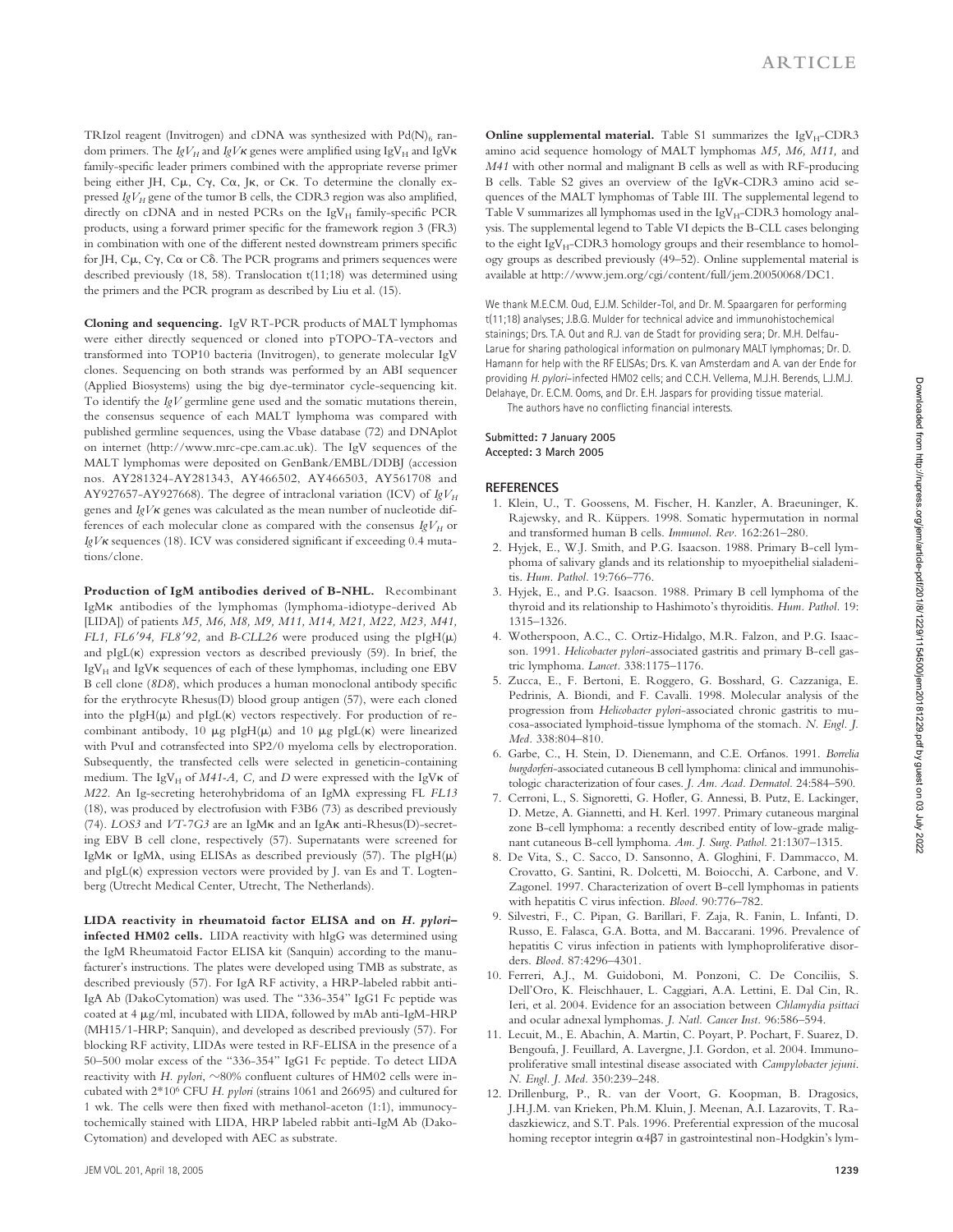phomas. *Am. J. Pathol.* 150:919–927.

- 13. Jones, D., R.J. Benjamin, A. Shahsafaei, and D.M. Dorfman. 2000. The chemokine receptor CXCR3 is expressed in a subset of B-cell lymphomas and is a marker of B-cell chronic lymphocytic leukemia. *Blood.* 95:627–632.
- 14. Sugiyama, T., M. Asaka, T. Nakamura, S. Nakamura, S. Yonezumi, and M. Seto. 2001. API2-MALT1 chimeric transcript is a predictive marker for the responsiveness of *H. pylori* eradication treatment in lowgrade gastric MALT lymphoma. *Gastroenterology.* 120:1884–1885.
- 15. Liu, H., H. Ye, A. Ruskone-Fourmestraux, D. de Jong, S. Pileri, C. Thiede, A. Lavergne, H. Boot, G. Caletti, T. Wundisch, et al. 2002. T(11;18) is a marker for all stage gastric MALT lymphomas that will not respond to H. pylori eradication. *Gastroenterology.* 122:1286–1294.
- 16. Hermine, O., F. Lefrere, J.P. Bronowicki, X. Mariette, K. Jondeau, V. Eclache-Saudreau, B. Delmas, F. Valensi, P. Cacoub, C. Brechot, et al. 2002. Regression of splenic lymphoma with villous lymphocytes after treatment of hepatitis C virus infection. *N. Engl. J. Med.* 347:89–94.
- 17. Casato, M., C. Mecucci, V. Agnello, M. Fiorilli, G.B. Knight, C. Matteucci, L. Gao, and J. Kay. 2002. Regression of lymphoproliferative disorder after treatment for hepatitis C virus infection in a patient with partial trisomy 3, Bcl-2 overexpression, and type II cryoglobulinemia. *Blood.* 99:2259–2261.
- 18. Aarts, W.M., R.J. Bende, E.J. Steenbergen, P.M. Kluin, E.C.M. Ooms, S.T. Pals, and C.J.M. van Noesel. 2000. Variable heavy chain gene analysis of follicular lymphomas: correlation between heavy chain isotype expression and somatic mutation load. *Blood.* 95:2922–2929.
- 19. Qin, Y., A. Greiner, M.J.F. Trunk, B. Schmausser, M.M. Ott, and H.K. Muller-Hermelink. 1995. Somatic hypermutation in low-grade mucosaassociated lymphoid tissue-type B-cell lymphoma. *Blood.* 86:3528–3534.
- 20. Du, M.-Q., C.-F. Xu, T.C. Diss, H.-Z. Peng, A.C. Wotherspoon, P.G. Isaacson, and L.-X. Pan. 1996. Intestinal dissemination of gastric mucosa-associated lymphoid tissue lymphoma. *Blood.* 88:4445–4451.
- 21. Du, M., T.C. Diss, C. Xu, H. Peng, P.G. Isaacson, and L. Pan. 1996. Ongoing mutation in MALT lymphoma immunoglobulin gene suggests that antigen stimulation plays a role in the clonal expansion. *Leukemia.* 10:1190–1197.
- 22. Hallas, C., A. Greiner, K. Peters, and H.K. Müller-Hermelink. 1998. Immunoglobulin VH genes of high-grade mucosa-associated lymphoid tissue lymphomas show a high load of somatic mutations and evidence of antigen-dependent affinity maturation. *Lab. Invest.* 78:277–287.
- 23. Hussell, T., P.G. Isaacson, J.E. Crabtree, and J. Spencer. 1996. *Helicobacter pylori*-specific tumour-infiltrating T cells provide contact dependent help for the growth of malignant B cells in low-grade gastric lymphoma of mucosa-associated lymphoid tissue. *J. Pathol.* 178:122–127.
- 24. Hussell, T., P.G. Isaacson, J.E. Crabtree, A. Dogan, and J. Spencer. 1993. Immunoglobulin specificity of low grade B cell gastrointestinal lymphoma of mucosa-associated lymphoid tissue (MALT) type. *Am. J. Pathol.* 142:285–292.
- 25. Greiner, A., C. Knörr, Y. Qin, A. Schultz, A. Marx, R.A. Kroczek, and H.K. Müller-Hermelink. 1998. CD40 ligand and autoantigen are involved in the pathogenesis of low-grade B-cell lymphomas of mucosa-associated lymphoid tissue. *Dev. Immunol.* 6:187–196.
- 26. Sthoeger, Z.M., M. Wakai, D.B. Tse, V.P. Vinciguerra, S.L. Allen, D.R. Budman, S.M. Lichtman, P. Schulman, L.R. Weiselberg, and N. Chiorazzi. 1989. Production of autoantibodies by CD5-expressing B lymphocytes from patients with chronic lymphocytic leukemia. *J. Exp. Med.* 169:255–268.
- 27. Borche, L., A. Lim, J.-L. Binet, and G. Dighiero. 1990. Evidence that chronic lymphocytic leukemia B lymphocytes are frequently committed to production of natural autoantibodies. *Blood.* 76:562–569.
- 28. Broker, B.M., A. Klajman, P. Youinou, J. Jouquan, C.P. Worman, J. Murphy, L. Mackenzie, R. Quartey-Papafio, M. Blaschek, and P. Collins. 1988. Chronic lymphocytic leukemic (CLL) cells secrete multispecific autoantibodies. *J. Autoimmun.* 1:469–481.
- 29. Martin, T., S.F. Duffy, D.A. Carson, and T.J. Kipps. 1992. Evidence for somatic selection of natural autoantibodies. *J. Exp. Med.* 175:983–991.
- 30. Pritsch, O., C. Magnac, G. Dumas, C. Egile, and G. Dighiero. 1993. V gene usage by seven hybrids derived from CD5+ B-cell chronic lympho-

cytic leukemia and displaying autoantibody activity. *Blood.* 82:3103–3112.

- 31. Bogdan, C.A., A.A. Alexander, M.K. Gorny, R. Matute, N. Marjanovic, S. Zolla-Pazner, P.D. Walden, H.M. Furneaux, G.S. Sidhu, and D.R. Jacobson. 2003. Chronic lymphocytic leukemia with prostate infiltration mediated by specific clonal membrane-bound IgM. *Cancer Res.* 63:2067–2071.
- 32. Musante, L., M. Ulivi, G. Cutrona, N. Chiorazzi, S. Roncella, G. Candiano, and M. Ferrarini. 1999. Identification of HSP-60 as the specific antigen of IgM produced by BRG-lymphoma cells. *Electrophoresis.* 20:1092–1097.
- 33. Cunto-Amesty, G., G. Przybylski, M. Honczarenko, J.G. Monroe, and L.E. Silberstein. 2000. Evidence that immunoglobulin specificities of AIDS-related lymphoma are not directed to HIV-related antigens. *Blood.* 95:1393–1399.
- 34. Nobuoka, A., S. Sakamaki, K. Kogawa, K. Fujikawa, M. Takahashi, Y. Hirayama, N. Takayanagi, H. Ikeda, S. Sekiguchi, and Y. Niitsu. 1999. A case of malignant lymphoma producing autoantibody against platelet glycoprotein Ib. *Int. J. Hematol.* 70:200–206.
- 35. Mann, D.L., P. DeSantis, G. Mark, A. Pfeifer, M. Newman, N. Gibbs, M. Popovic, M.G. Sarngadharan, R.C. Gallo, J. Clark, and W. Blattner. 1987. HTLV-I-associated B-cell CLL: indirect role for retrovirus in leukemogenesis. *Science.* 236:1103–1106.
- 36. Quinn, E.R., H.C. Chunghuang, K.G. Hadlock, S.K.H. Foung, M. Flint, and S. Levy. 2001. The B-cell receptor of a hepatitis C virus (HCV)-associated non-Hodgkin lymphoma binds the viral E2 envelope protein, implicating HCV in lymphomagenesis. *Blood.* 98:3745–3749.
- 37. Altschul, S.F., T.L. Madden, A.A. Schaffer, J. Zhang, Z. Zhang, W. Miller, and D.J. Lipman. 1997. Gapped BLAST and PSI-BLAST: a new generation of protein database search programs. *Nucleic Acids Res.* 25:3389–3402.
- 38. Miklos, J.A., S.H. Swerdlow, and D.W. Bahler. 2000. Salivary gland mucosa-associated lymphoid tissue lymphoma immunoglobulin VH genes show frequent use of *V1-69* with distinctive CDR3 features. *Blood.* 95:3878–3884.
- 39. Andrews, D.W., and J.D. Capra. 1981. Complete amino acid sequence of variable domains from two monoclonal human anti-gamma globulins of the Wa cross-idiotypic group: suggestion that the J segments are involved in the structural correlate of the idiotype. *Proc. Natl. Acad. Sci. USA*. 78:3799–3803.
- 40. Bertoni, F., G. Cazzaniga, G. Bosshard, E. Roggero, R. Barbazza, M. De Boni, C. Capella, E. Pedrinis, F. Cavalli, A. Biondi, and E. Zucca. 1997. Immunoglobulin heavy chain diversity genes rearrangement pattern indicates that MALT-type gastric lymphoma B cells have undergone an antigen selection process. *Br. J. Haematol.* 97:830–836.
- 41. Ermel, R.W., T.P. Kenny, A. Wong, A. Solomon, P.P. Chen, and D.L. Robbins. 1994. Preferential utilization of a novel V lambda 3 gene in monoclonal rheumatoid factors derived from the synovial cells of rheumatoid arthritis patients. *Arthritis Rheum.* 37:860–868.
- 42. Borretzen, M., I. Randen, J.B. Natvig, and K.M. Thompson. 1995. Structural restriction in the heavy chain CDR3 of human rheumatoid factors. *J. Immunol.* 155:3630–3637.
- 43. Bahler, D.W., J.A. Miklos, and S.H. Swerdlow. 1997. Ongoing Ig gene hypermutation in salivary gland mucosa-associated lymphoid tissue-type lymphomas. *Blood.* 89:3335–3344.
- 44. Wardemann, H., S. Yurasov, A. Schaefer, J.W. Young, E. Meffre, and M.C. Nussenzweig. 2003. Predominant autoantibody production by early human B cell precursors. *Science.* 301:1374–1377.
- 45. Wang, X., and B.D. Stollar. 1999. Immunoglobulin VH gene expression in human aging. *Clin. Immunol.* 93:132–142.
- 46. Bauer, K., M. Zemlin, M. Hummel, S. Pfeiffer, J. Karstaedt, G. Steinhauser, X. Xiao, H. Versmold, and C. Berek. 2002. Diversification of Ig heavy chain genes in human preterm neonates prematurely exposed to environmental antigens. *J. Immunol.* 169:1349–1356.
- 47. Geiger, K.D., U. Klein, A. Brauninger, S. Berger, K. Leder, K. Rajewsky, M.L. Hansmann, and R. Kuppers. 2000. CD5-positive B cells in healthy elderly humans are a polyclonal B cell population. *Eur. J. Immunol.* 30:2918–2923.
- 48. Ottensmeier, C.H., A.R. Thompsett, D. Zhu, B.S. Wilkins, J.W.